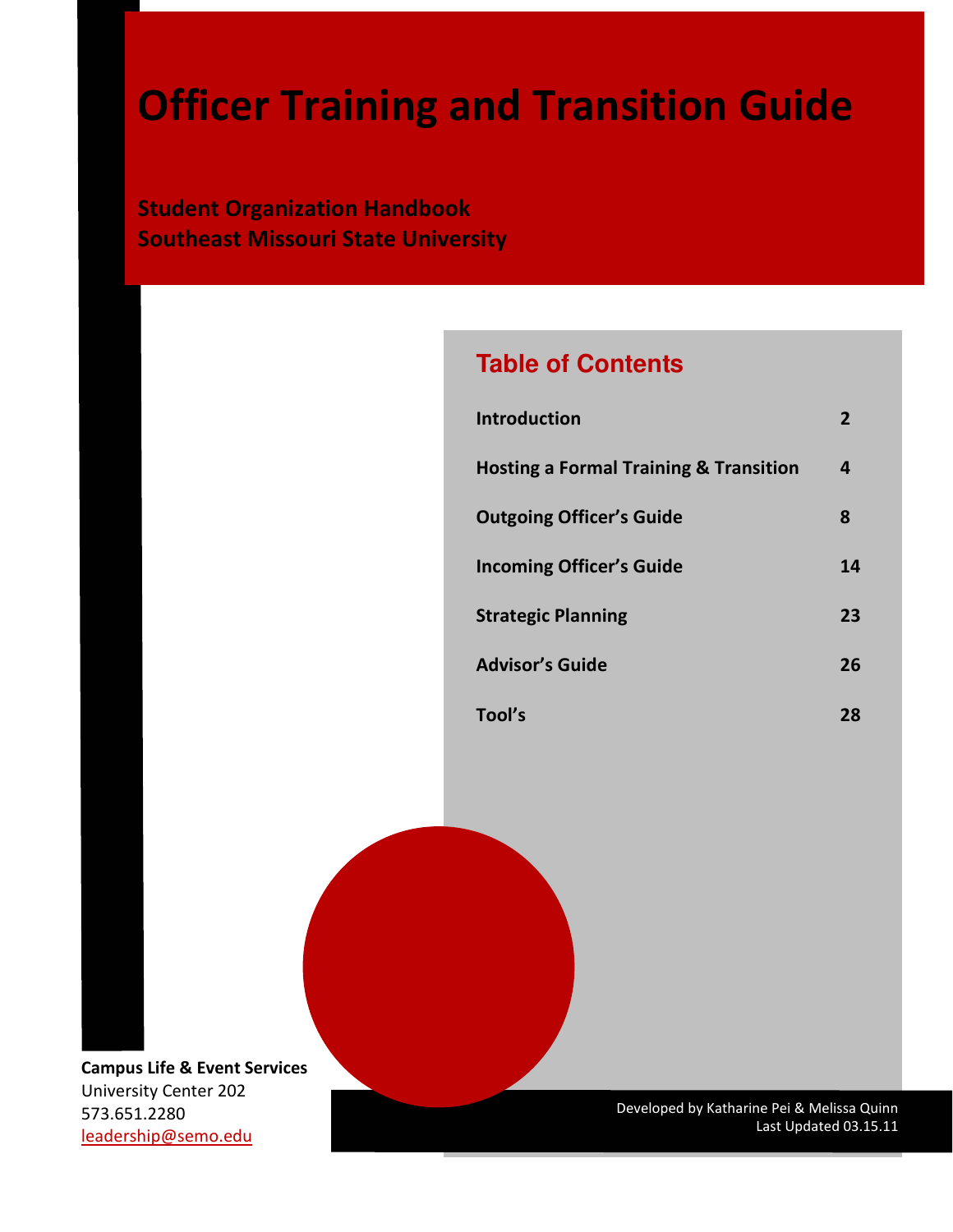# **Introduction**

Does it seem like every officer is re-inventing the wheel each year? Does your officer transition include passing



 someone a box of materials and a hardy wish of "good luck?" Student organizations undergo constant change. One of the greatest changes a student organization faces is the transitioning of new officers. These new lifestyles as officers can often be very overwhelming and confusing, but also the most critical and vulnerable moments. Two of the most important legacies you can leave student organizations with are continuity and smooth transition to a new leadership.

 Officer training and transition are some of the most important responsibilities of a student organization and is usually a process that is not complete. An effective leadership training and

 transition requires time, attention and communication. There are many reasons as to why training and transition are important:

- **Allows for closure for the outgoing officers**
- **Successfully recruits and retains new officers**
- **Educates new officers regarding organization policies and procedures**
- **Creates a cohesive group**
- **Minimizes the loss of momentum and accomplishments of the group**
- **Increases knowledge and confidence of the new leadership**
- **Educates new officers on areas and skills pertinent to their office**
- **Prepares new officers to take on the challenges of their duties and responsibilities successfully and without** hesitation

 It is important to note officer training and officer transition are not the same. Officer transition is the passing of information, records, suggestions, and responsibilities from outgoing to newly-elected officers. Officer transition provides newly-elected officers with the basic tools needed to do the job. It is through training that they gain the education and skills to do the job effectively.

#### Officer Transition Officer Training

- Transfer of records and supplies **Transfer of records and supplies EDUCATE:** Transfer of records and supplies
- Transfer of knowledge
- Transfer of responsibility

#### **Officer Training**

- 
- **Transfer of knowledge EDUCATE CONCORDING THE Education on the position**
- Transfer of responsibility Learning organization-based skills
	- **Example 2** Learning position-based skills

 While outgoing officers may be tired and ready to "pass the torch" at the end of their term, it is necessary to take the time to complete a thorough officer training and transition process for newly elected officers. Without completing this process many student leaders in new positions feel lost and do not understand their duties/responsibilities, and as a consequence, the entire organization suffers.

An officer transition meeting/retreat can be:

- A meeting between the newly-elected and outgoing officers, one on one
- A meeting with the newly-elected and outgoing officers, all together
- A retreat during which the newly-elected and outgoing officers meet for one day (or just a morning or afternoon), while the newly-elected officers meet for a second day to brainstorm goals \*\*\*most effective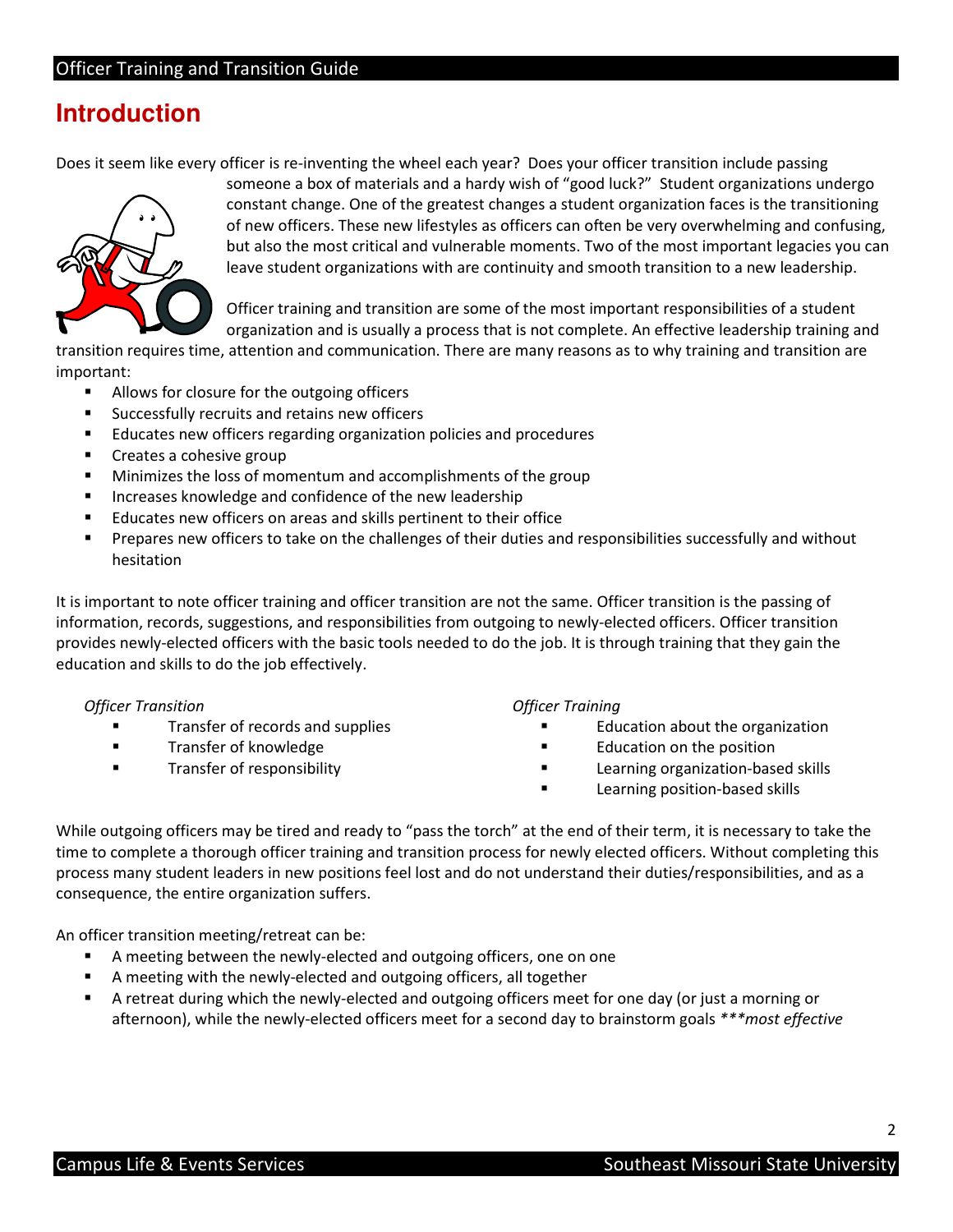The Officer Training and Transition Manual is designed as a step-by-step tool to assist your student organization in creating a formalized transition and training process for officers. This manual should provide the process and resources to assist outgoing officers in their planning and implementation of a strong officer training program and allow the newly incoming officers to feel more comfortable and better prepared while coming into this position.

Hosting a Formal Training and Transition Workshop (see page 4) is a sample agenda that can be used while preparing for your training and transitioning meeting. This agenda breaks down a very detailed outline to ensure the meeting will flow as smoothly as possible.

The next section is dedicated to the outgoing officers. The Outgoing Officer (see page 8) section has a very useful officer to-do list, transition worksheet and more.

Following, there is the Incoming Officer Guide (see page 14). This section can be very helpful if you are unsure on how to do various things on campus such as reserving a space on campus in the "How To" section of the manual; it also contains a transition worksheet and a step-by-step guide for new officers.

The Advisor's Guide (see page 26) is a section of the manual that has information for Advisor's on what to discuss with the outgoing and incoming officers, a checklist, a sample contract, etc.

Lastly, is the Tools section (see page 28). This section will contain useful tools for new officers such as the Student Organization Officer Update Form (see page 40) and a sample letter to send to your bank to change the officer name(s) on the account.

 Campus Life & Event Services wishes the best of luck to all the newly elected officers. Please feel free to contact us if you require any assistance with your student organization's upcoming officer transition and training.

Adapted from:

Office of Student Life. (2009). Student organization officer training and transition manual. Syracuse, NY: Syracuse University. Retrieved December 7, 2009 from <http://studentlife.syr.edu/documents/2009/1/27/OfficerTransitionAndTraining.doc>

3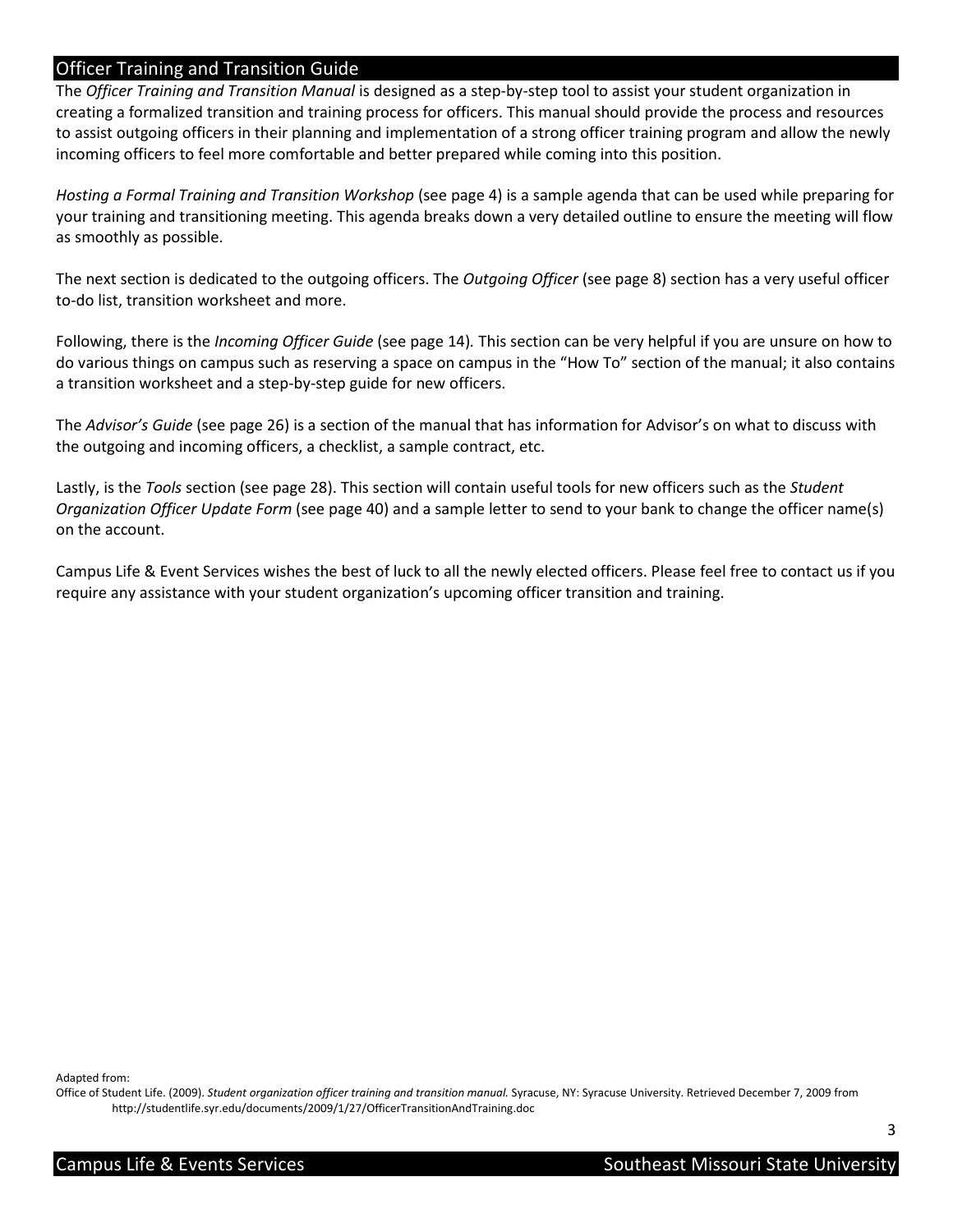# **Hosting a Formal Training and Transition Workshop**

As your year as an officer is coming to an end, it is important to meet with the newly elected officers before they begin their term. A transition meeting is necessary for new officers to learn about the position experience and to receive advice and tips from the outgoing officer. This transition meeting should be a casual and open time for the outgoing officer to provide honest feedback for the newly elected officer and evaluate the accomplishments and obstacles of the previous year.

#### When:

- **Complete AFTER new officer elections and BEFORE finals**
- $\circ$  Provide at least two to three weeks notice for all officers and advisor(s)
- **Workshop to last at least two hours, four is better**

#### Who Attends:

- **ALL incoming officers**
- **ALL outgoing officers**
- **Advisor(s), if possible**

#### Facilitators:

- **Dutgoing President**
- Advisor(s), if possible
- **EXEC** Campus Life and Event Services staff members are also available to assist

### Purpose/Goals:

- To ensure the strength and continuity of student organization leadership
- To build trust and teamwork among incoming leaders
- To develop specific goals and a plan for achieving those goals for the upcoming semester or year
- To offer outgoing officers the opportunity to share their experience and advice to new officers

 The following outline can help make your training and transition meeting flows as smoothly as possible. The sample agenda below is for a two-hour session, however, four hours is more effective and allows fore more discussion and planning time.

## I. Welcome and Introductions (20 minutes)

## a. Help participants to get acquainted (15 minutes)

- i. Conduct at least one ice breaker or teambuilder even if officers are already familiar with one another. Working together as a team requires a higher level of knowledge of the other person than a typical acquaintanceship or even friendship.
	- 1. True Colors is a leadership style assessment that can assist your team in learning about one another's leadership traits (see page 32).
	- 2. The Leadership Library in the Center for Student Involvement (UC 204) has several ice breaker and teambuilding books you can utilize.
- ii. If time permits, having incoming officers complete a leadership-style inventory to help them understand one another's leadership traits and how they can work best together. This is a valuable tool even if completed at a later date. There is a leadership-style inventory that can be used and is located in the Tools section.

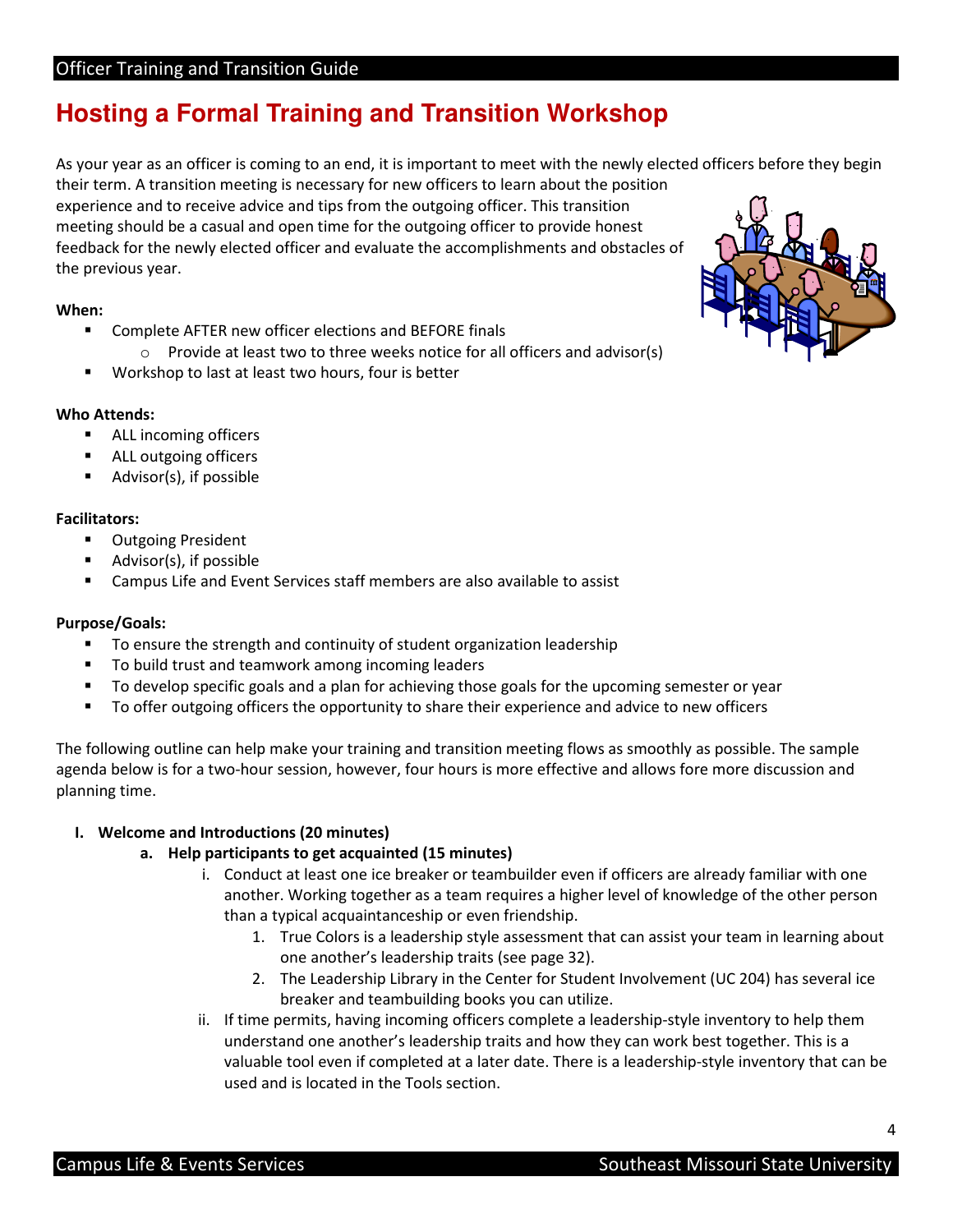1. The Coordinator for Leadership Development can assist you with finding a tool appropriate for your organization (UC 202, leadership@semo.edu, 573.651.2280).

#### b. Explain the purpose of the meeting (5 minutes)

- i. Help outgoing and incoming officers to understand why formal transition and training is important. If you need some help for discussion tips check out page 2 of this manual for some assistance.
- assistance.<br>ii. Provide participants an overview of the day and timeline of how long each component of transition and training will take.

#### II. The Year in Review (40 minutes)

#### a. Programs and activities

- i. Evaluate each event/program/activity the organization completed during the year. Be sure to answer the following:
	- 1. How effective were the events/programs/activities we sponsored?
	- 2. How well did we market the event to the campus (and public)?
	- 3. Were our programs consistent with the goals/mission of the organization?
	- 4. Did our events/programs/activities have a good attendance (if not, why)?
	- 5. Did we have a good balance of different kinds of programs?
	- 6. Which events/programs/activities should be continued and which should be dropped?
- ii. Event Reports can be completed after each event/program/activity throughout the year to assist with this process. Visit the Tools section in this manual for a Sample Event Report form (see page 29).

#### b. Membership review

- i. How many members are involved in this organization?
- ii. Do we currently have just enough, too few, or too many members (in light of the group's goals)?
- goals)? iii. How effective were our membership recruitment efforts?
- iv. Are our members as actively involved as we want them to be?
- v. Are our members actively involved in the operations of the orgranization (including decision making, planning, implementing, and evaluating)?
- vi. Are members enthusiastic about the group's activities and motivated to work towards the group's goals?
- vii. Were there adequate opportunities for members to get involved in responsible and meaningful ways?
- viii. How do we recruit and retain new members?

#### c. Officers and organization structure

- i. Are officer roles and responsibilities clearly described? Do officers understand their responsibilities and roles within the organizational structure?
- ii. Do we need to re-evaluate any responsibilities or add new positions?
- iii. Did the officers operate as a team or could cooperation between officers be improved? How would the officers evaluate the effectiveness of the group as a whole? What could be improved? improved? 1. The Coordinator for Leadership Development can assist you with teamwork
	- development (UC 202, leadership@semo.edu, 573.651.2280).
- iv. Is the amount of time and effort required of each officer equal, or are some expected to work harder than others? Do officers have a committee with whom they work? How often do organization officers meet as a group?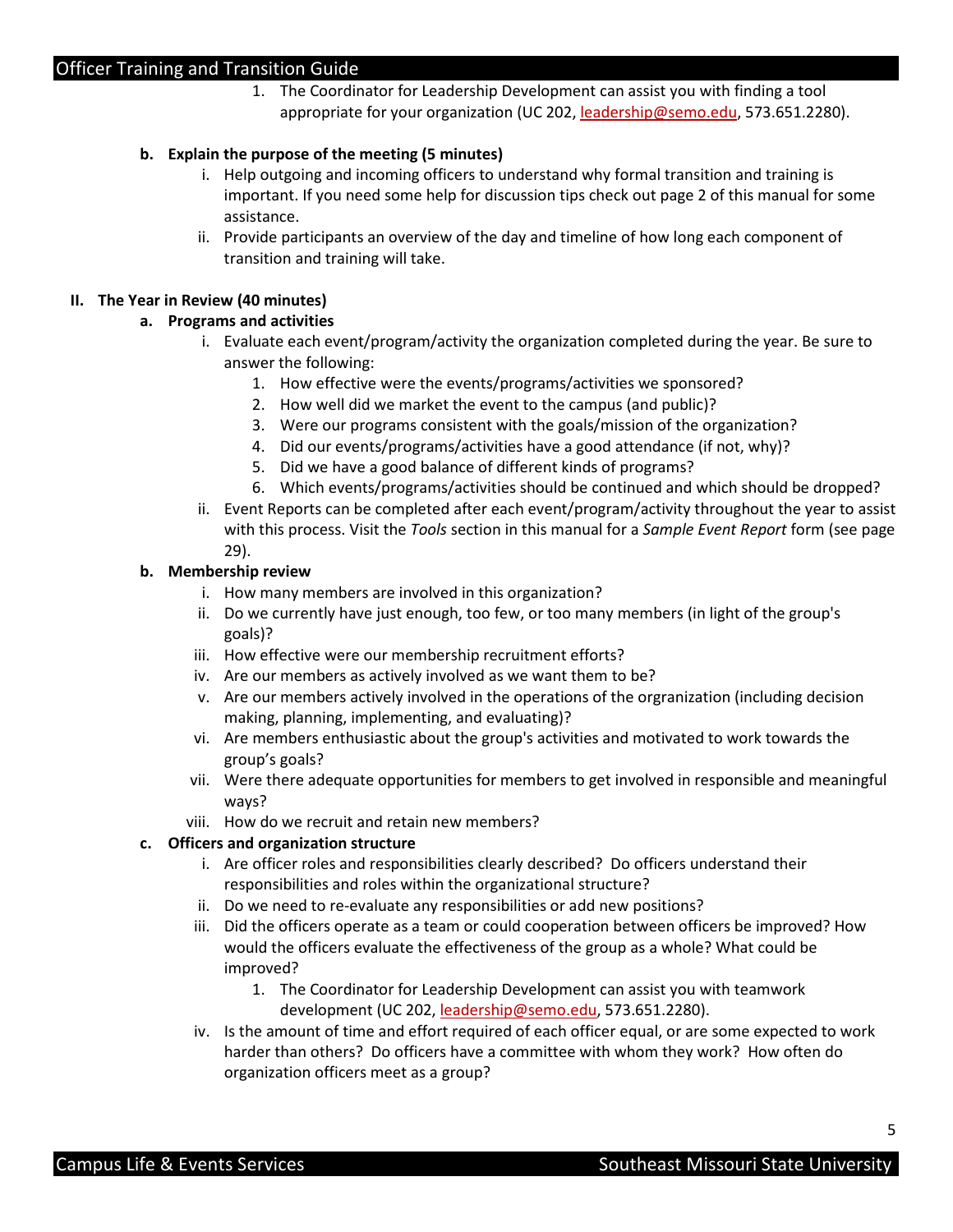v. Are the officers "in tune" with the membership? Is there two-way communication (and understanding of members' needs and talents)? How would the general membership evaluate the effectiveness of the officers? Have the members evaluate the executive board to find out if the officers are "in tune."

## d. Organizational operations

- i. What was the budget allocation for the organization?
- ii. Were the finances adequate for the group's activities?
- iii. Was the budget managed properly?
- iv. Was the frequency of meetings appropriate?
- v. Were meetings run effectively?
- vi. Do we have a committee structure? If so, is it working? If not, is it needed?
- vii. Do we experience scheduling conflicts with other groups or activities?

## e. Advisor involvement

- i. What is the role of our organization advisor(s)?
- ii. Did our advisor(s) provide the support we needed?
- iii. Did we give our advisor(s) a chance to get involved?
- iv. What type of interaction do we have with our advisor(s)?
- v. What changes would we like to see in regards to the organizations' relationship with their advisor(s)?
- vi. You may wish to utilize an Advisor Contract to help you clarify the expectations and responsibilities of the role for the student organization and yourself. Please visit the Tools section on page 29 for a sample.

## f. Public image

- i. How do other groups perceive our organization?
- ii. How do we see ourselves?
- iii. What can our organization do to enhance our image on campus?

## g. SWOT (Strengths, Weaknesses, Opportunity, Threats) analysis

- i. What are the current strengths of the organization?
- ii. What are the current weaknesses of the organization?
- iii. What are areas of opportunity for the organization?
- iv. What are threats to the organization?

#### III. Officer Transition (30 minutes)

Have the new and outgoing officers meet individually to discuss the following:

- a. Responsibilities of the position, with a job description and time commitment
- b. A timetable for completion of annual duties
- c. Unfinished projects or ideas for new changes
- d. Important contacts and resource persons (introduce new officer to these people if possible)
- e. Advice for new officer
- f. Answer any questions new officer may have
- g. Where the outgoing officer can be reached with future questions from new officer

 \*\*\*Use the Outgoing and Incoming Officer Guides (see pages 13 and 16) that follow to help old and new officers think about the topics listed above.

#### IV. Goal setting (20 minutes)

- a. Review the organization's goals and mission for the previous year.
	- i. What did we hope to accomplish?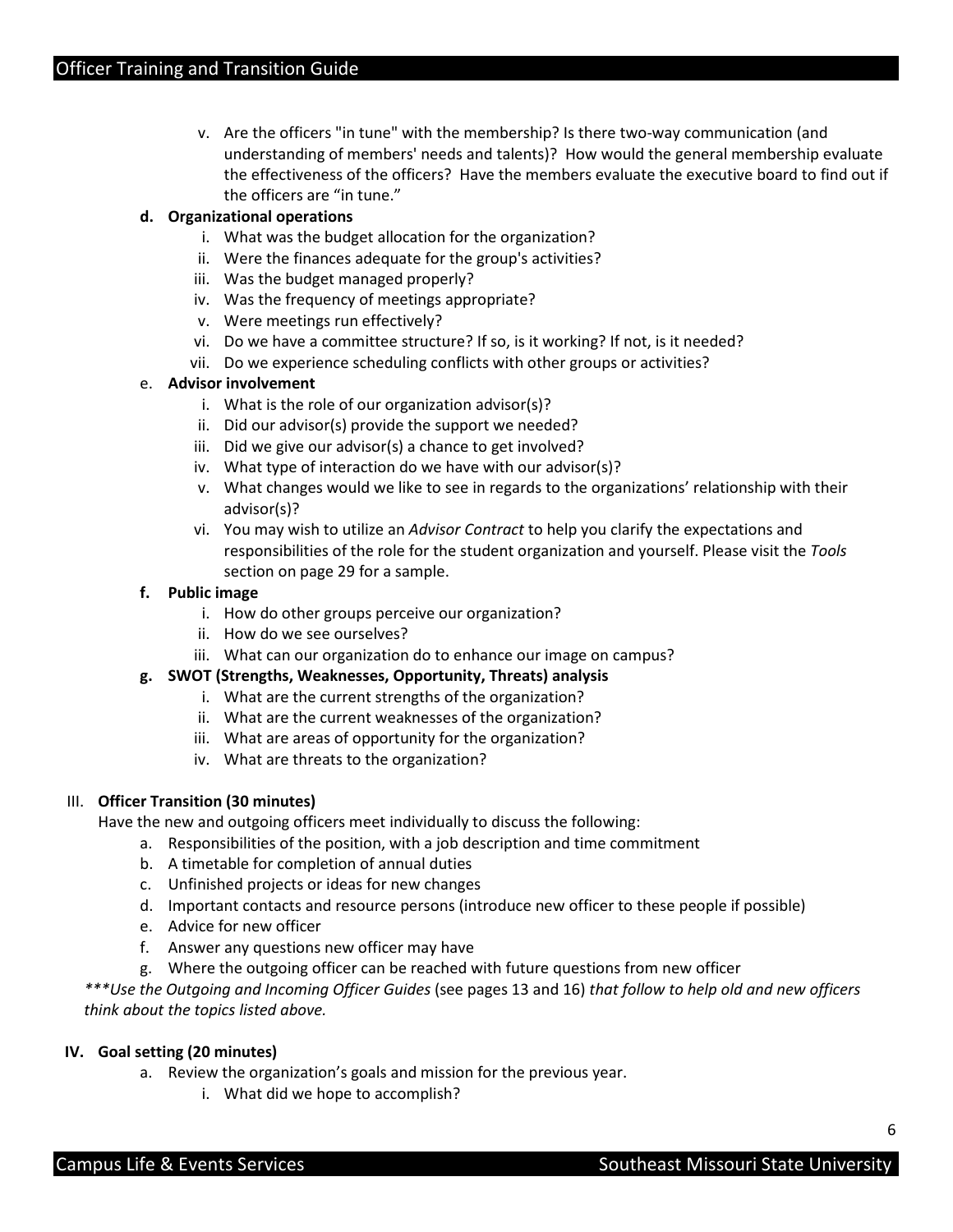- ii. How well did we do on each goal?
	- 1. What goals were we most successful in accomplishing?
	- 2. What goals were we less successful in accomplishing?
- iii. What goals should be continued, altered, added, or abandoned?
- b. See pages 24-26 for information on Strategic Planning and Goal Setting.

#### V. Wrap-Up (10 minutes)

 a. If possible, have a semi-formal ceremony to "pass the torch" to the new officers and introduce them to the organization. Provide an opportunity for informal socializing within your organization.



Adapted from:

Delta Gamma Fraternity. (2009). Changing of the tides: Slating, election, and transition. Columbus, OH: Delta Gamma Fraternity.

McIntire Student Services. (2009). Hints for student organization officer transition. Charlottesville, VA: University of Virginia. Retrieved December 7, 2009 from <http://www.commerce.virginia.edu/studentlife/student/studentorgs/pages/transitionhints.aspx>

Office of Student Activities and Leadership. (unknown). Student organization officer transition guide. Norfolk, VA: Old Dominion University. Retrieved December 7, 2009 from <http://studentaffairs.odu.edu/osal/form/studentorganizations/officertransition.pdf>

Office of Student Engagement. (2009). Planning an office transition training. Springfield, MO: Missouri State University. Retrieved December 7, 2009 from [http://organizations.missouristate.edu/assets/activities/sample\\_transition\\_training\\_agenda.doc](http://organizations.missouristate.edu/assets/activities/sample_transition_training_agenda.doc)

Office of Student Life. (2009). Student organization officer training and transition manual. Syracuse, NY: Syracuse University. Retrieved December 7, 2009 from <http://studentlife.syr.edu/documents/2009/1/27/OfficerTransitionAndTraining.doc>

Wichita State University. (1992). Student organizations' handbook. Wichita, KS: Wichita State University.

7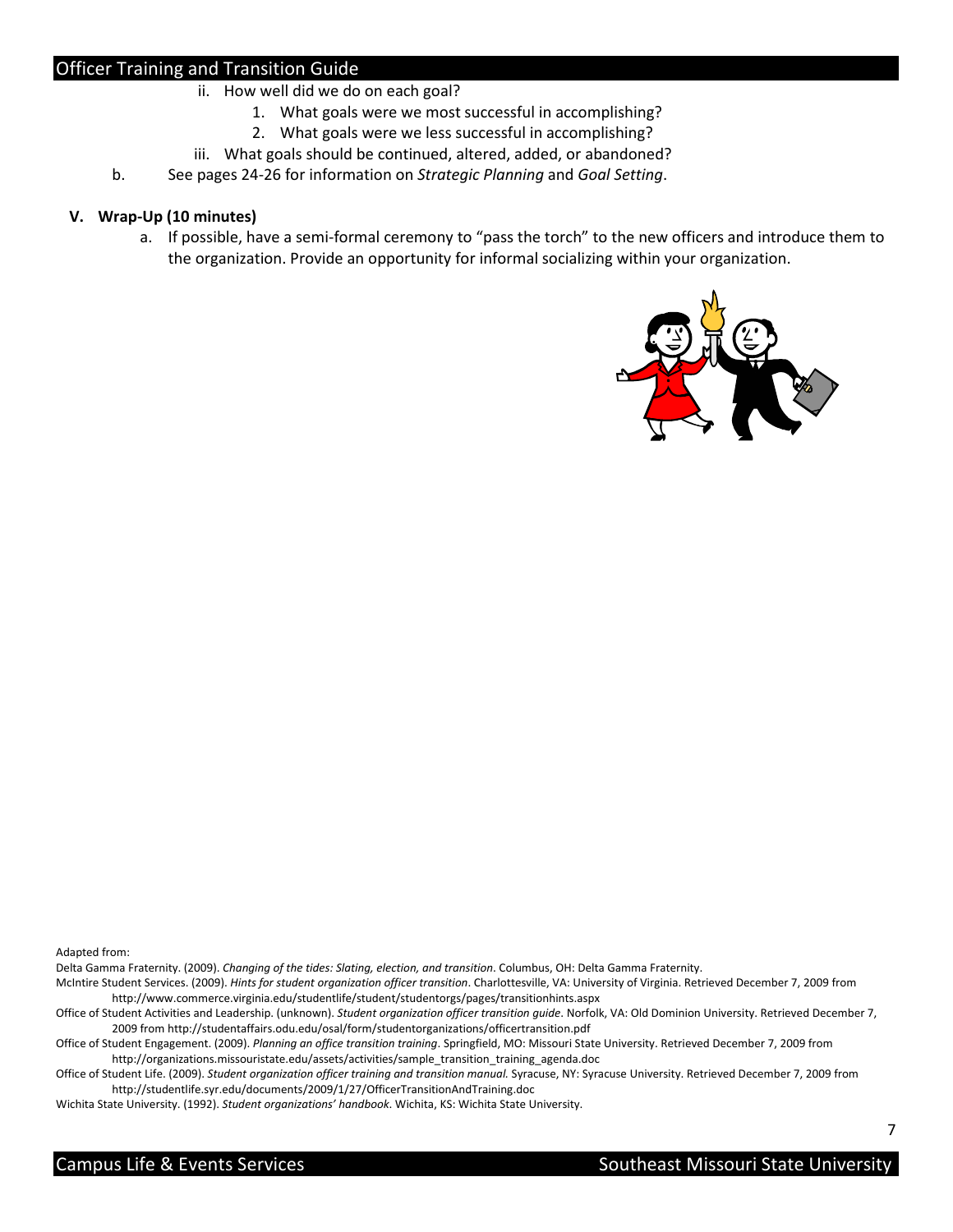# Outgoing Officer Guide

**Officer Training and Transition Guide** Southeast Missouri State University

# **Table of Contents**

| <b>Before Leaving Office</b>                                  |    |
|---------------------------------------------------------------|----|
| <b>Outgoing Officer To-Do List</b>                            | 10 |
| <b>Compile Resources:</b><br><b>Binders, Files, Notebooks</b> | 11 |

**Outgoing Officer's Transition Worksheet** 13

Campus Life & Event Services University Center 202 573.651.2280 leadership@semo.edu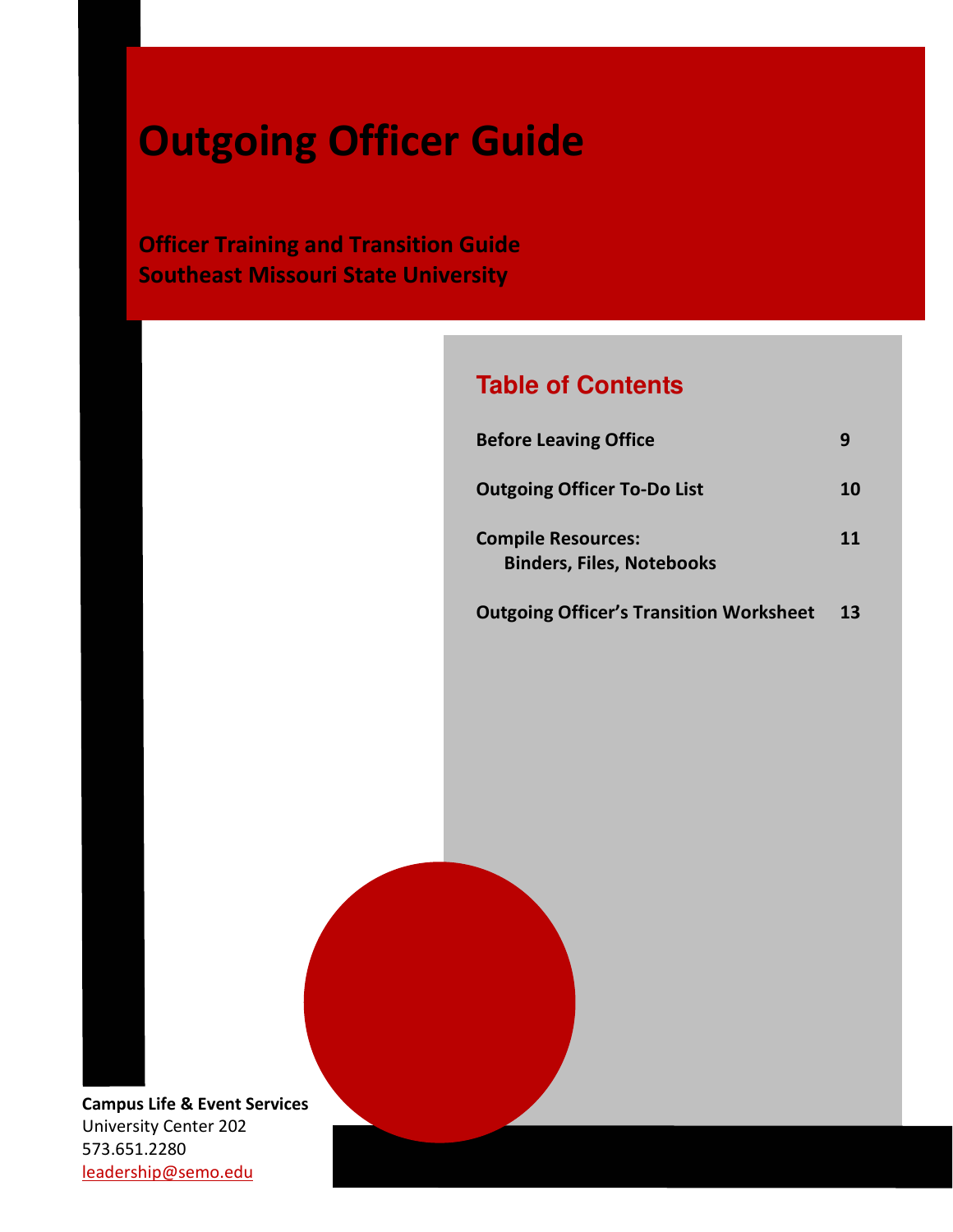# **Before Leaving Office**

## In order to look forward…begin thinking NOW!

Recruit Officers: Begin early in the year to identify who would be a good fit for the officer position. Think about the leadership talents and skills of current members and how they could benefit the organization. Encourage specific individuals through personalized contact to consider running for an officer position.

Elections: Hold elections a month or two before current officers' transition out and new officers' step into their roles. Be sure the election process is kept formal and request a resume/platform/activity sheet from possible candidates. Encourage current executive board members to be present during all officer elections.

Shadow Process: Once new officers are elected, begin a shadowing process with them and the officer whom he or she will be replacing. Introduce new officers to key people. Be sure they are familiar with the organization's goals, mission, constitution, by-laws and advisor(s).

Position Binder: Each officer position should have a notebook/binder of important information relevant to his or her position. The notebook should contain materials and documents used throughout the year. Make sure this notebook/binder is up-to-date for the newly elected officer to have.

Finishing what you started: Try to finish reports, minor duties or activities, etc. that may be due soon before or right after the newly elected officers are installed.

Utilize the Officer Training and Transition Guide: Be sure to meet one-on-one with new officer and go over the Officer Training and Transition Guide and position binder. Complete the outgoing and incoming assessment forms and go over answers and questions with newly elected officers. Allow time for newly elected officers to ask questions and to understand the duties of their new position.

Adapted from:

Triangle Fraternity. (1998). Officer transition and training guide. Plainfield, IN: Triangle Fraternity. Retrieved December 7, 2009 from <www.triangle.org/docs/Resources/transition.pdf>

Office of Student Life. (2009). Student organization officer training and transition manual. Syracuse, NY: Syracuse University. Retrieved December 7, 2009 from <http://studentlife.syr.edu/documents/2009/1/27/OfficerTransitionAndTraining.doc>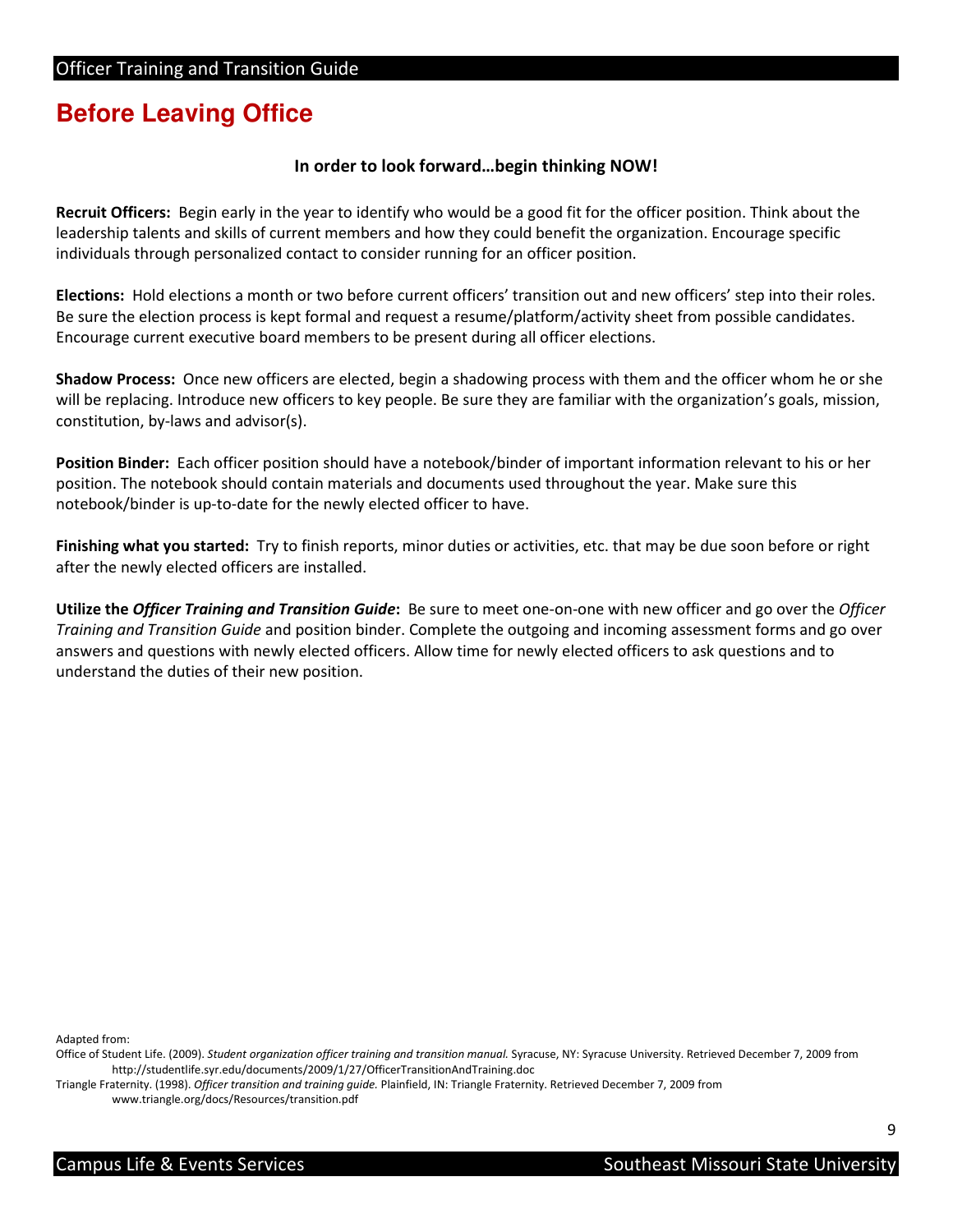# **Outgoing Officer To-Do List**

- □ Organize all notebooks and files \*See next page for a suggestion of what to include
- □ Finish all necessary correspondence (letters, e-mail, and phone calls)
- $\Box$  Update new officer information on roster and give to advisor
- $\Box$  Prepare year-end report and evaluation
- $\Box$  Develop action plan and timeline for new officer transition
	- o Including, but not limited to:
		- **Necessary meetings attended and conducted by officer**
		- **Important tasks**
		- **Sharing tasks and duties with other group members**
		- **IF Introductions to key people / relationship building**
		- **•** One-on-one meetings and training
		- **Financial information**
		- **Leadership training**
- □ Complete "Outgoing Officer's Transition Worksheet" (see page 13)
- □ Transfer keys, passwords, bank account access
	- o Financial accounts
		- **Compose a letter on letterhead, if available, indicating a change in officers has occurred.**  Indicate who no longer has the authority to sign financial documents and who now has this authority. Be sure to include the first and last name, phone number, and address of all new individuals. An example of a letter has been attached in the Tools section (see page 31). $*$
		- Take the letter to the bank and file new account signature cards. Many banks require all the individuals being removed from the account and all those being added be present at the same time.

 \*In addition to a letter, some banks require a copy of the organization minutes indicating your group's intention to change bank account access.

- o Keys for lock boxes, storage lockers, offices
	- **IF** If your organization has an office in the Center for Student Involvement, UC 204, the outgoing officers must RETURN THE KEYS in person to Event Services & Scheduling, UC 413. The incoming officers must then go to Event Services & Scheduling to sign key-checkout paperwork and get their own keys.
	- **If your organization has a storage locker through Campus Life & Event Services contact Dale** Chronister (UC 202, dchronister@semo.edu, 573.651.2280) and notify him who now has the keys.

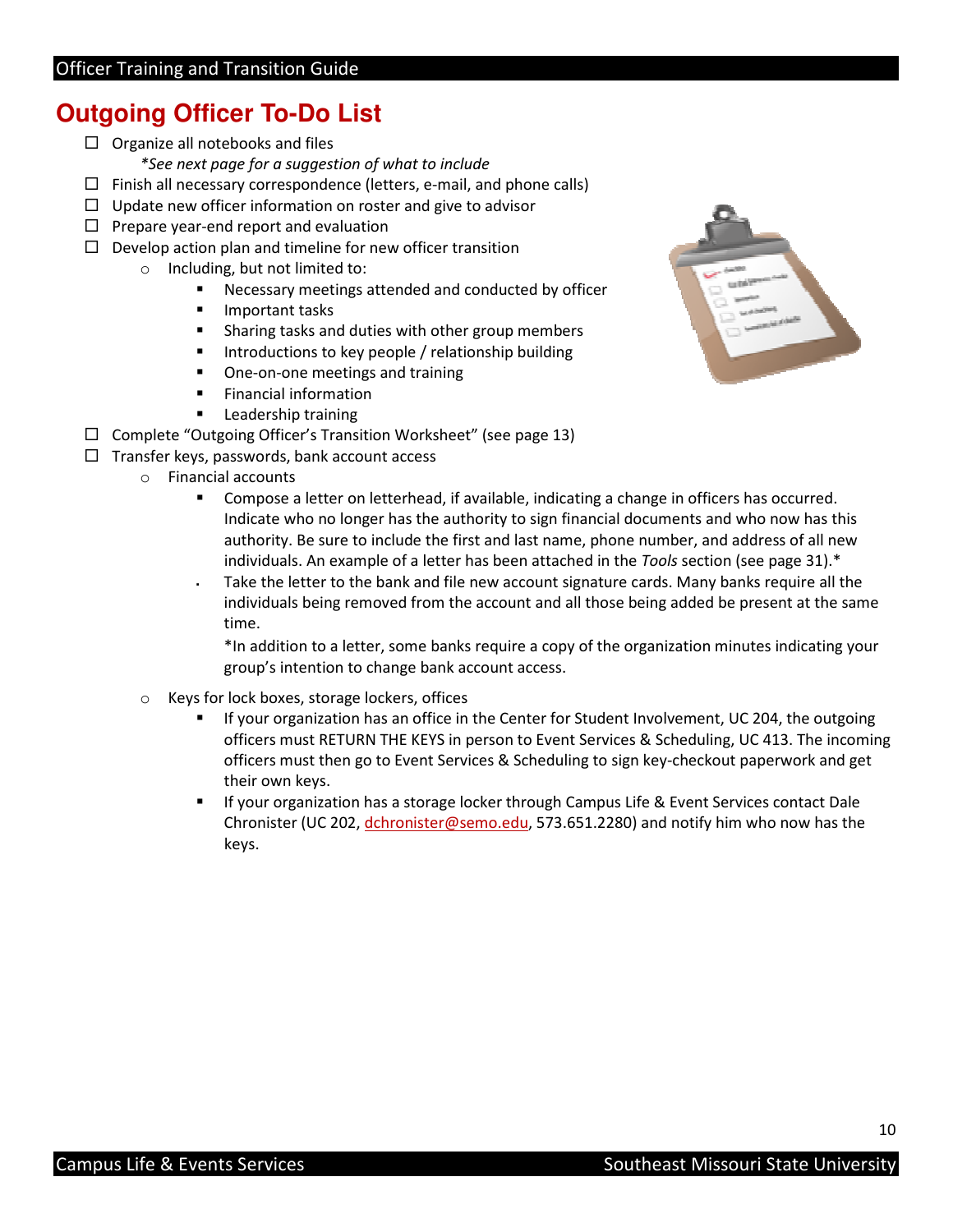# **Compile Resources: Binders, Files, Notebooks**

 Each incoming officer should be provided with an organized binder of electronic and hard copy paper files. Give your predecessor a tour of the binder, don't just pass it off.

- $\square$  Introduction
	- o Table of contents
	- o Important names and numbers (contact list)
	- o Name and contact information of outgoing officer
	- o Resource list
		- **Advisor contact information**
		- **National headquarters information**
		- Passwords, login information, if applicable for website(s), e-mail accounts, mailbox number, codes, etc.
	- o Organizational calendar
		- **EXT** List dates that are already set for the upcoming year, or when major events typically occur
	- $\circ$  Organization goals, both met and unmet
- □ Governing documents
	- o Organization mission statement
	- o Organization constitution and by-laws
	- o Organization policies and procedures
	- o National organization's mission/vision statements, constitution and bylaws, and policies and procedures, if applicable
	- o Governing organization's constitution and by-laws, if applicable (NIC, PHC, NPHC, etc.)
	- o Registered Student Organization Handbook, <http://www.semo.edu/leadership/studentorgs/resources.htm>
- $\Box$  Officer position descriptions and responsibilities
	- o List specific duties of the positions
	- $\circ$  List any changes or suggestions for the position description
	- o Position goals, both met and unmet
	- o Unfinished projects list
		- **Are room reservations made for next year?**
		- Is there any forms/paperwork that needs to be submitted to Campus Life & Event Services or your National organization?
	- o Position timeline
		- Year-long calendar that indicated when the outgoing office completed each task
		- Recommend deadlines by which tasks should be completed to best fulfill responsibilities
	- $\circ$  Procedures the "how to's"
		- **Copies of important forms**
		- How to register as a student organization, <http://www.semo.edu/leadership/studentorgs/resources.htm>
		- How to reserve a room on campus, <http://www.semo.edu/leadership/studentorgs/resources.htm>
- □ Membership information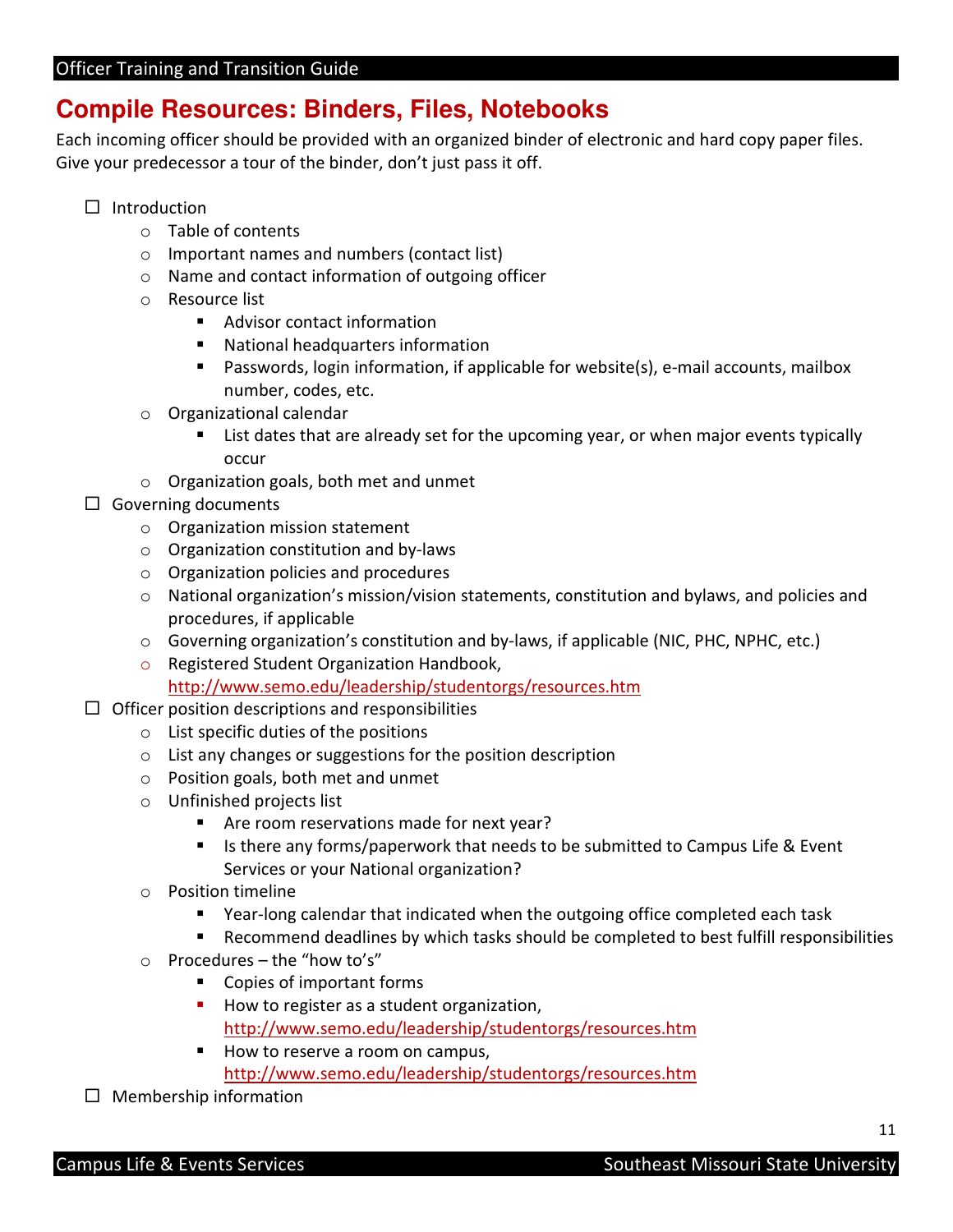- o List of members and contact information
- o List of people expressing interest, but have not joined yet
- o Committee roster
- $\Box$  Agendas and meeting minutes
- □ Committee reports
- □ Event Reports
	- o Provide information on how each program/event/activity was implemented, including any relevant files or copies, i.e. programs
	- o For an Event Report form see the Tools section in the manual (see page 29).
- □ Budget information
- $\Box$  Year-end reports and evaluation

Other items:

|   | 0 ______________                |
|---|---------------------------------|
|   |                                 |
|   | 0 ___________________________   |
|   | 0 ___________________________   |
|   | 0 ___________________           |
|   |                                 |
|   |                                 |
|   | 0 <u>______________________</u> |
|   |                                 |
| п |                                 |

Adapted from:

Office of Student Engagement. (2009). Planning an office transition training. Springfield, MO: Missouri State University. Retrieved December 7, 2009 from [http://studentorganizations.missouristate.edu/assets/activities/Officer\\_Notebook.doc](http://studentorganizations.missouristate.edu/assets/activities/Officer_Notebook.doc)

Office of Student Life. (2009). Student organization officer training and transition manual. Syracuse, NY: Syracuse University. Retrieved December 7, 2009 from <http://studentlife.syr.edu/documents/2009/1/27/OfficerTransitionAndTraining.doc>

Office of Student Life. (2009). Leadership transition handbook. Allendale, MI: Grand Valley State University. Retrieved December 7, 2009 from

Student Life and Leadership. (2009). Passing the baton: Student organization officer transition. San Diego, CA: San Diego State University. Retrieved December 7, 2009 [http://www.gvsu.edu/cms3/assets/0625A720-00AA-09A2-4C62ED3DA35C8A9B/sacouncil/Leader%20Transition%20Handbook%20 \(03.16.09\).pdf](http://www.gvsu.edu/cms3/assets/0625A720-00AA-09A2-4C62ED3DA35C8A9B/sacouncil/Leader%20Transition%20Handbook%20(03.16.09).pdf)

Office of Student Activities and Leadership. (unknown). Student organization officer transition guide. Norfolk, VA: Old Dominion University. Retrieved December 7, 2009 from <http://studentaffairs.odu.edu/osal/form/studentorganizations/officertransition.pdf>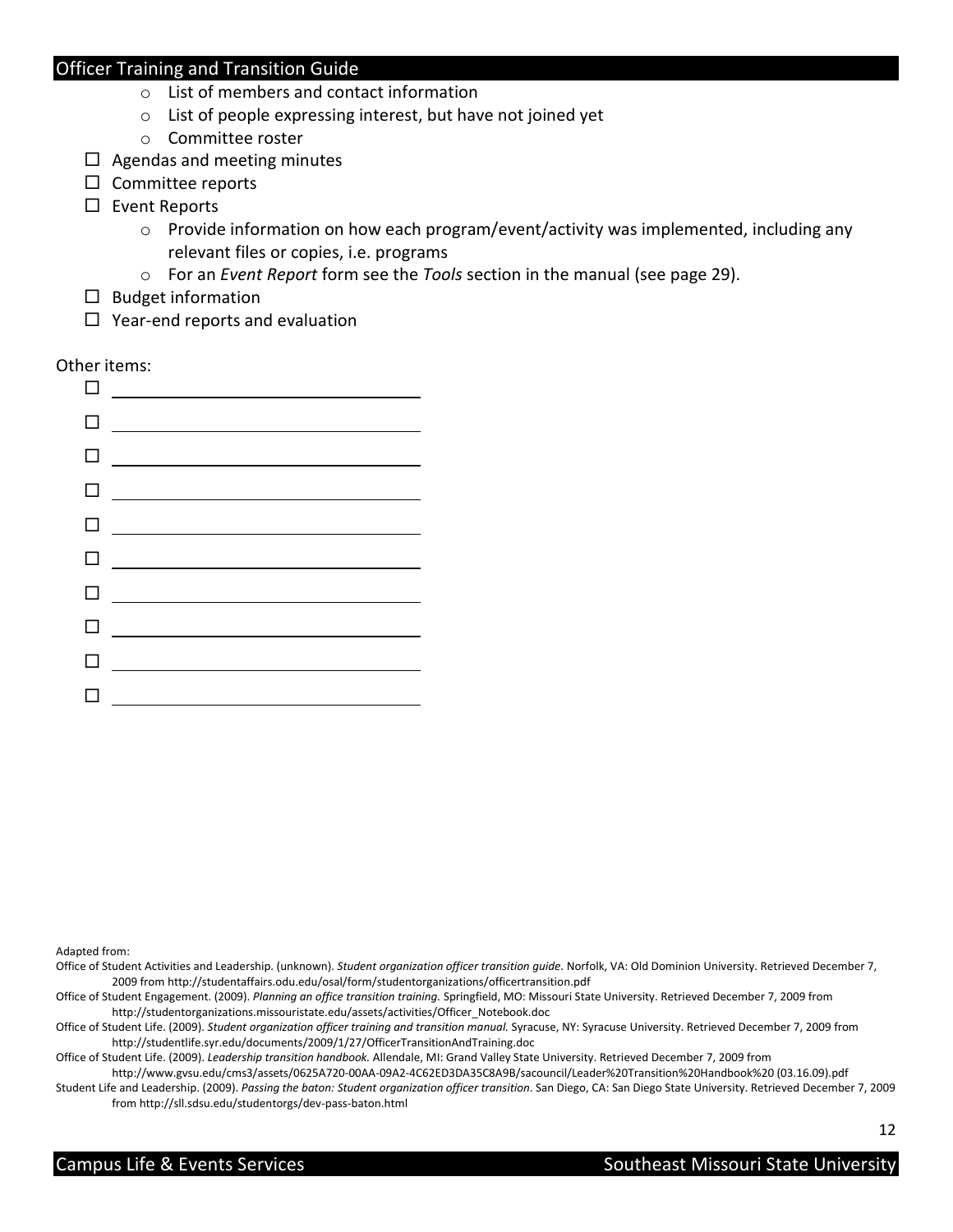# **Outgoing Officer's Transition Worksheet**

[Complete the following BEFORE transition meetings and training session.]

 Name of outgoing officer: Position: Date:

List three things during your term in office that were considered most important.

List three things you wish you had done during your term in office but were unable to accomplish.

List specific accomplishments realized during your term in office and the reasons for their successes.

 List any problems or disappointments you encountered as part of your office and suggest ways of avoiding or correcting them.

List any obstacles you encountered that negatively affected your ability to perform your position effectively.

List "lessons learned" or things you wish you had known prior to starting the position.

List supplemental materials and sources of information you found most helpful. Include specific resources and people.

List any outstanding items that still need completion prior to your leaving office.

Adapted from:

Delta Gamma Fraternity. (2009). Changing of the Tides: Slating, Election, and Transition. Columbus, OH: Delta Gamma Fraternity. North-American Interfaternity Conference. (unknown). Retreat workbook. Indianapolis, IN: North-American Interfaternity Conference. Office of Student Activities and Leadership. (unknown). Student organization officer transition guide. Norfolk, VA: Old Dominion University. Retrieved December 7, 2009 from <http://studentaffairs.odu.edu/osal/form/studentorganizations/officertransition.pdf>

Office of Student Life. (2009). Student organization officer training and transition manual. Syracuse, NY: Syracuse University. Retrieved December 7, 2009 from <http://studentlife.syr.edu/documents/2009/1/27/OfficerTransitionAndTraining.doc>

Southeast Missouri State University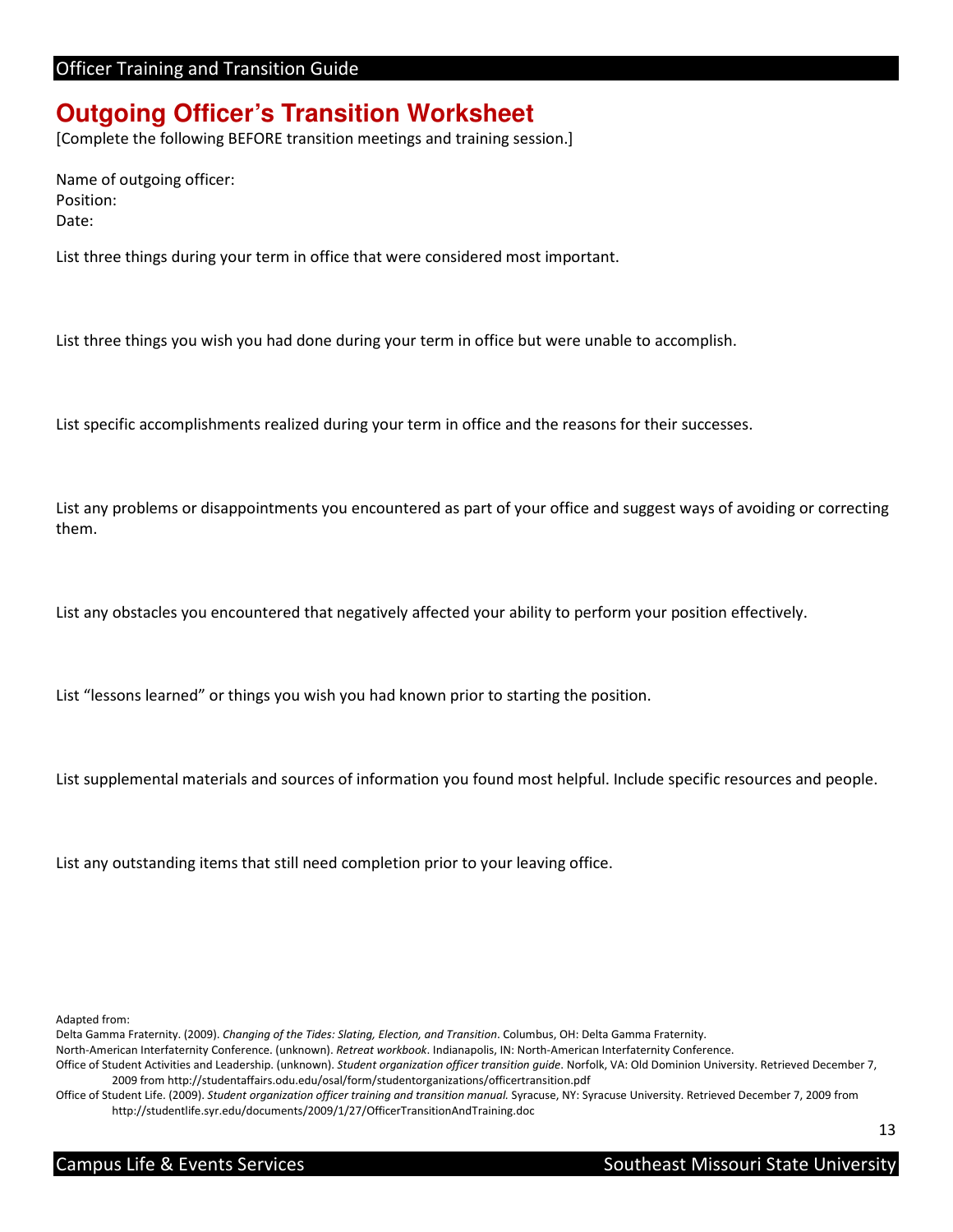# Incoming Officer Guide

**Officer Training and Transition Guide** Southeast Missouri State University

# **Table of Contents**

| Your Role as a Student Leader                  | 15 |
|------------------------------------------------|----|
| <b>Incoming Officer's Transition Worksheet</b> | 16 |
| A Step-by-Step Guide for New Officers          | 17 |
| <b>How To's for New Officers</b>               | 20 |
| <b>Strategic Planning</b>                      | 23 |
| <b>Goal Setting</b>                            | 24 |

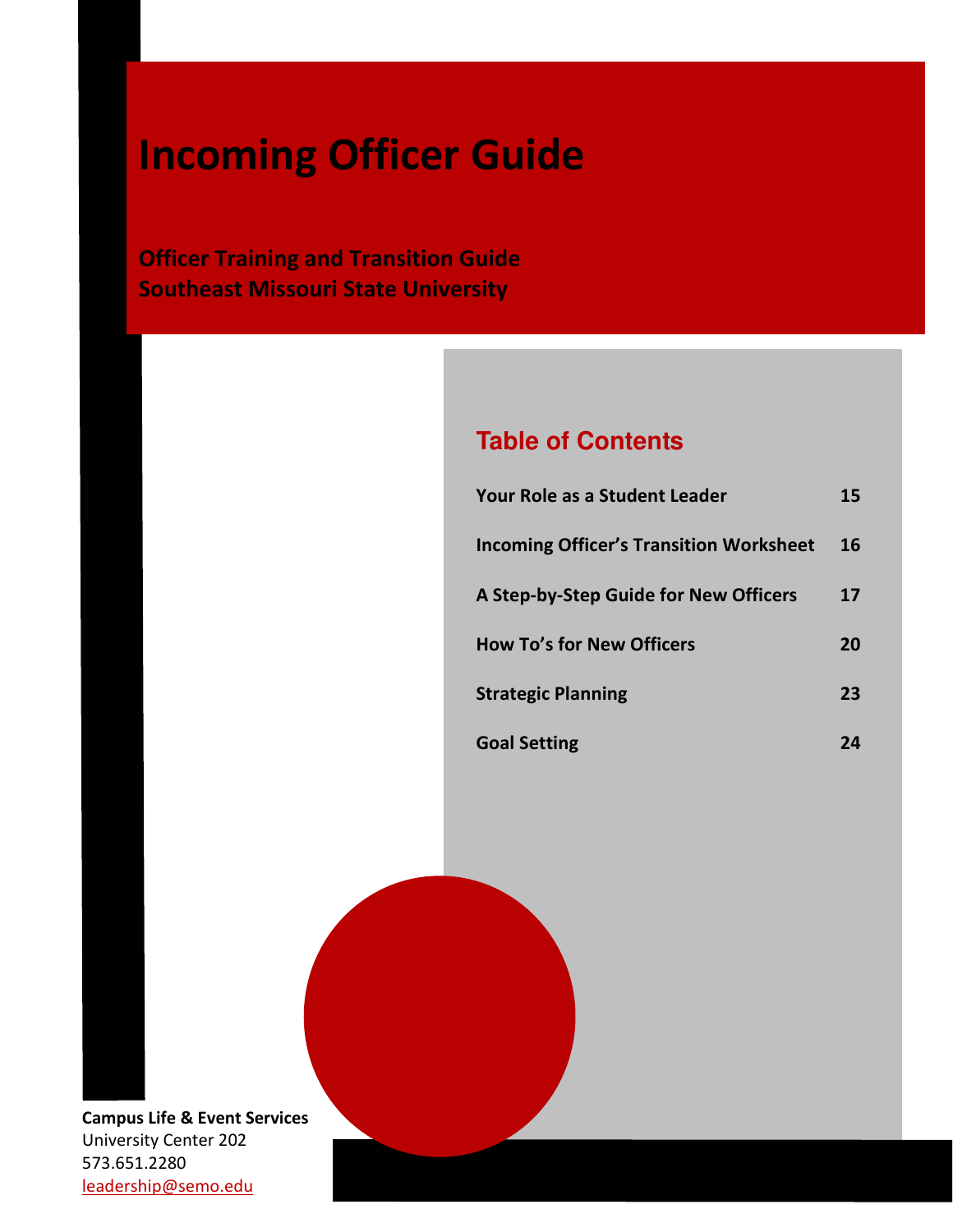# **Your Role as a Student Leader**

- 1. Learn and understand your responsibilities and expectations as an officer in your organization.
- 2. Read through and familiarize yourself with the Student Organization Handbook at <http://www.semo.edu/leadership/studentorgs/resources.htm>
- 3. Familiarize yourself with the organization advisor. Your advisor will be a constant contact for you and your organization throughout the year; be sure to have a clear understanding of his or her role and duties to your organization. Consider completing an Advisor Contract, see Tools section on page 29.
- 4. Work on the morale of your group members. Unless they feel good about their roles, your group members will not be as cooperative and productive as they can be.
- 5. Promote group cohesiveness. Ensure that all officers work well together and that organization members feel as though they belong and are important to the organization.
- 6. Let your organization members determine the organization's purpose.
- 7. Be sure your organization has a common purpose. Structure meetings so that issues of common interest are discussed with the entire organization, and individual concerns are addressed at other times.
- 8. Share decision making regarding policies and procedures. By emphasizing how to solve problems, and involving your members in these decisions, you will create deeper commitment in your members.
- 9. Emphasize the process for working through problems rather than the final result. Your desired results may change as your organization changes. An open channel of communication which involves all organization members will help you incorporate these changes.
- 10. Encourage brainstorming and creativity. Provide feedback and support for new ideas and avoid penalizing for mistakes made for the sake of experimentation.
- 11. Expect any changes to be accepted gradually. Sometimes we expect people to accept changes overnight that we have been thinking about for months. Remember that it is almost impossible to change people, they usually must change themselves.
- 12. Have faith and confidence in the ability of your organization. Enjoy serving as an officer in your group and understand the mission statement for your organization.
- 13. Share the glory. You cannot expect enthusiastic people participation if you take all the credit.
- 14. Be open to collaborating programs/activities with other student organizations. Branch out to other organizations, perhaps with common mission statements and goals, to collaborate on events for campus.
- campus.<br>15. Be specific. Communicate exactly what you expect and think.
- 16. Be impartial. Play no favorites and give all group members equal chance to participate.
- 17. Manage conflict, do not ignore it. Bring conflict into the open and concentrate on issues, behaviors, and facts rather than personalities.

Adapted from:

- Office of Student Activities and Leadership. (unknown). Student organization officer transition guide. Norfolk, VA: Old Dominion University. Retrieved December 7, 2009 from <http://studentaffairs.odu.edu/osal/form/studentorganizations/officertransition.pdf>
- Office of Student Life. (2009). Student organization officer training and transition manual. Syracuse, NY: Syracuse University. Retrieved December 7, 2009 from <http://studentlife.syr.edu/documents/2009/1/27/OfficerTransitionAndTraining.doc>

Wichita State University. (1992). Student organizations' handbook. Wichita, KS: Wichita State University.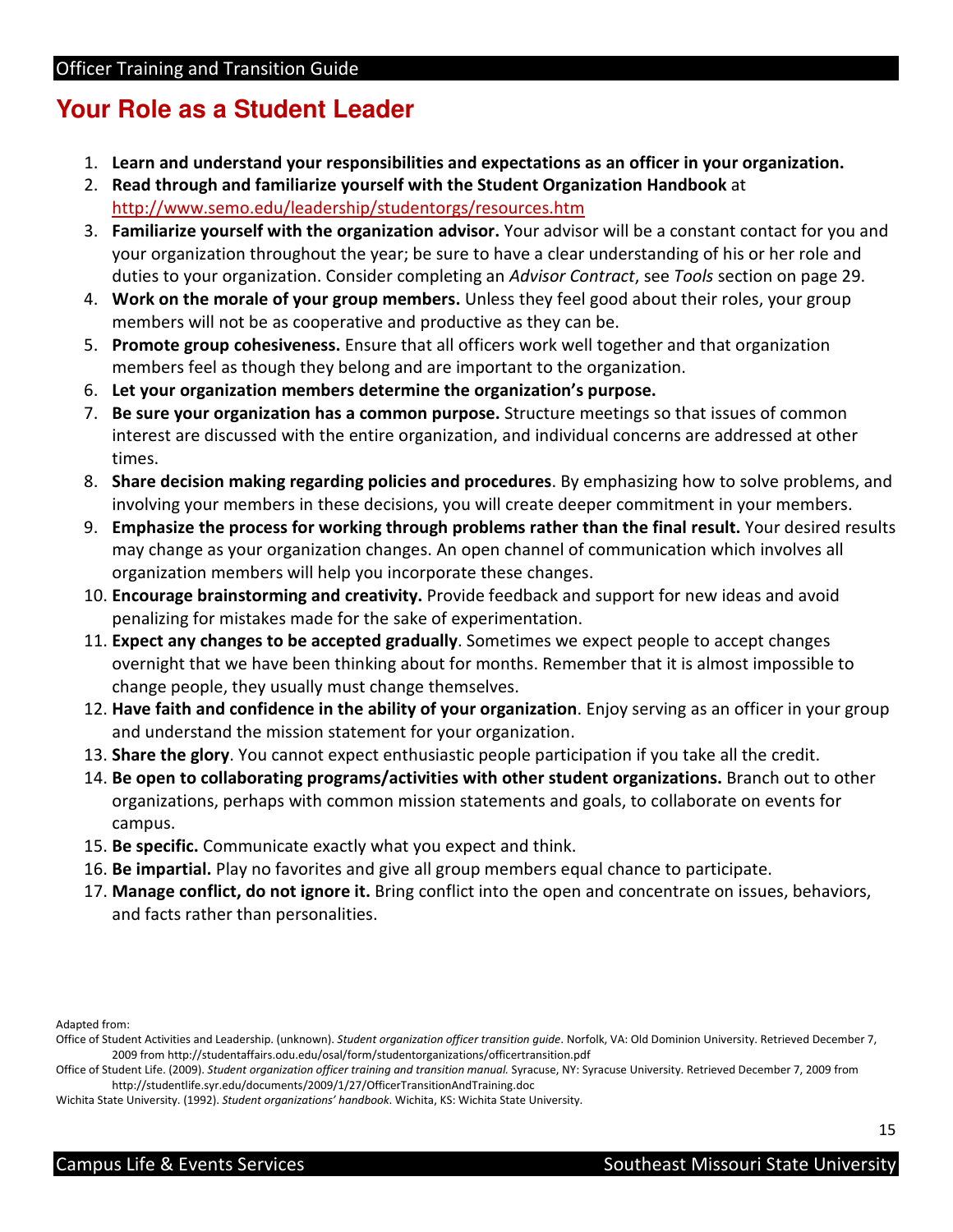# **Incoming Officer's Transition Worksheet**

 After you meet with the outgoing officer in your new position, think through and respond to the following questions regarding your responsibilities to help you prepare for the upcoming year.

 Name of outgoing officer: Name of incoming officer: Position: Date:

List three things that made you want to run for this position and why.

List three new ideas you would like to implement for your office this year.

List three areas in which you foresee possible problems in your office.

List possible solutions to the above three problems.

List tasks you should complete over the summer or winter breaks.

List people (positions) you should get to know better in order to be most successful in your position.

List resources or services you need to learn more about in order to be most successful in your position.

List other questions you need answered in order to be most successful in your position.

Adapted from:

Delta Gamma Fraternity. (2009). Changing of the Tides: Slating, Election, and Transition. Columbus, OH: Delta Gamma Fraternity.

Office of Student Activities and Leadership. (unknown). Student organization officer transition guide. Norfolk, VA: Old Dominion University. Retrieved December 7,

2009 from <http://studentaffairs.odu.edu/osal/form/studentorganizations/officertransition.pdf>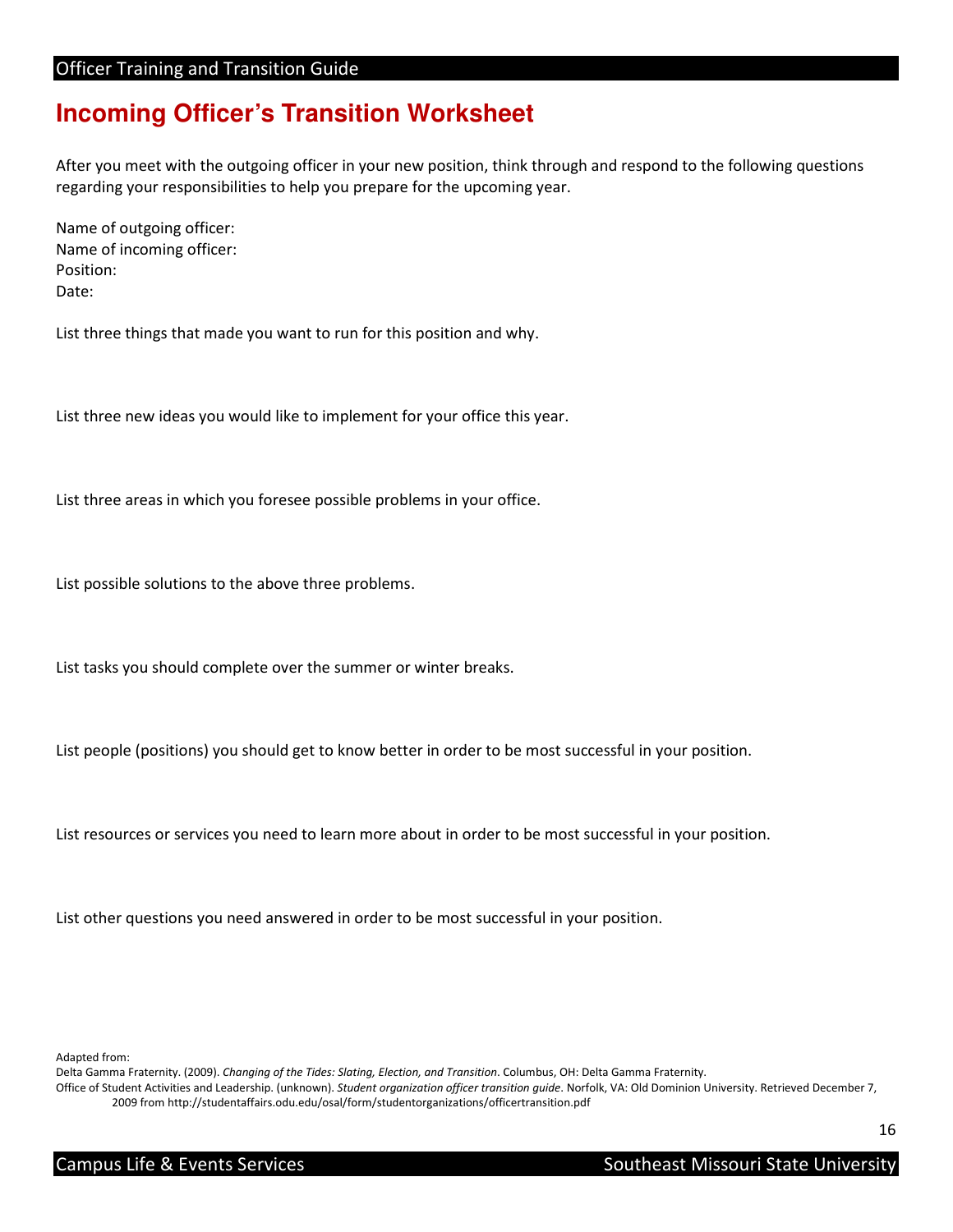# **A Step-by-Step Guide for New Officers**

# BEFORE STEPPING INTO OFFICE

## Review role/responsibilities of the position

- Don't accept a position unless you fully understand the responsibilities and have appropriate time to commit.
- You may not completely understand everything until well into your term, but accepting a position without first reviewing the job description is asking for failure.

## Discuss the position with the outgoing officer

- Ask the current officer his or her perspective on the position and the factors he or she faced in getting the job done. Be sure you have the following questions answered:
	- $\circ$  The three most important or largest responsibilities associated with the position.
	- o The amount of time necessary to complete those tasks.
	- $\circ$  The most difficult responsibilities of the job.
	- o Factors making it difficult to complete tasks (lack of time and money, resistance from others, etc.).
	- o The most rewarding accomplishments of the past year.
	- $\circ$  Goals they would set for themselves if they had the position for another year.
	- o Things they would do differently.

# ONCE IN OFFICE

#### The First Week

Announce change of officers: You've just been elected, send out the good news!



**Distribute correspondence announcing the election of new officers,**  particularly the executive positions. Complete appropriate paperwork, if applicable.

## To the Organization To the Campus

- National/International Headquarters,
- Division/Regional Director, if applicable
- All advisors

## To the Campus

- Complete a Student Organization Officer
- submit appropriate paperwork, if applicable Update Form and submit it to Campus Life & Update Form and submit it to Campus Life & \_\_\_ Division/Regional Director, if applicable Event Services, UC 202, MS 1200. The form is All advisors and a section of the Tools section (see page 40).
	- \_\_\_ If Greek organization, please complete the Chapter Officer Listing online form for Assistant Director of Fraternities & Sororities, http://semogreeks.com/chapter-officer-listing
	- **\_\_\_\_If academic organization, notify the** department chair
	- **\_\_\_\_If a Sport Club, notify Recreation Services**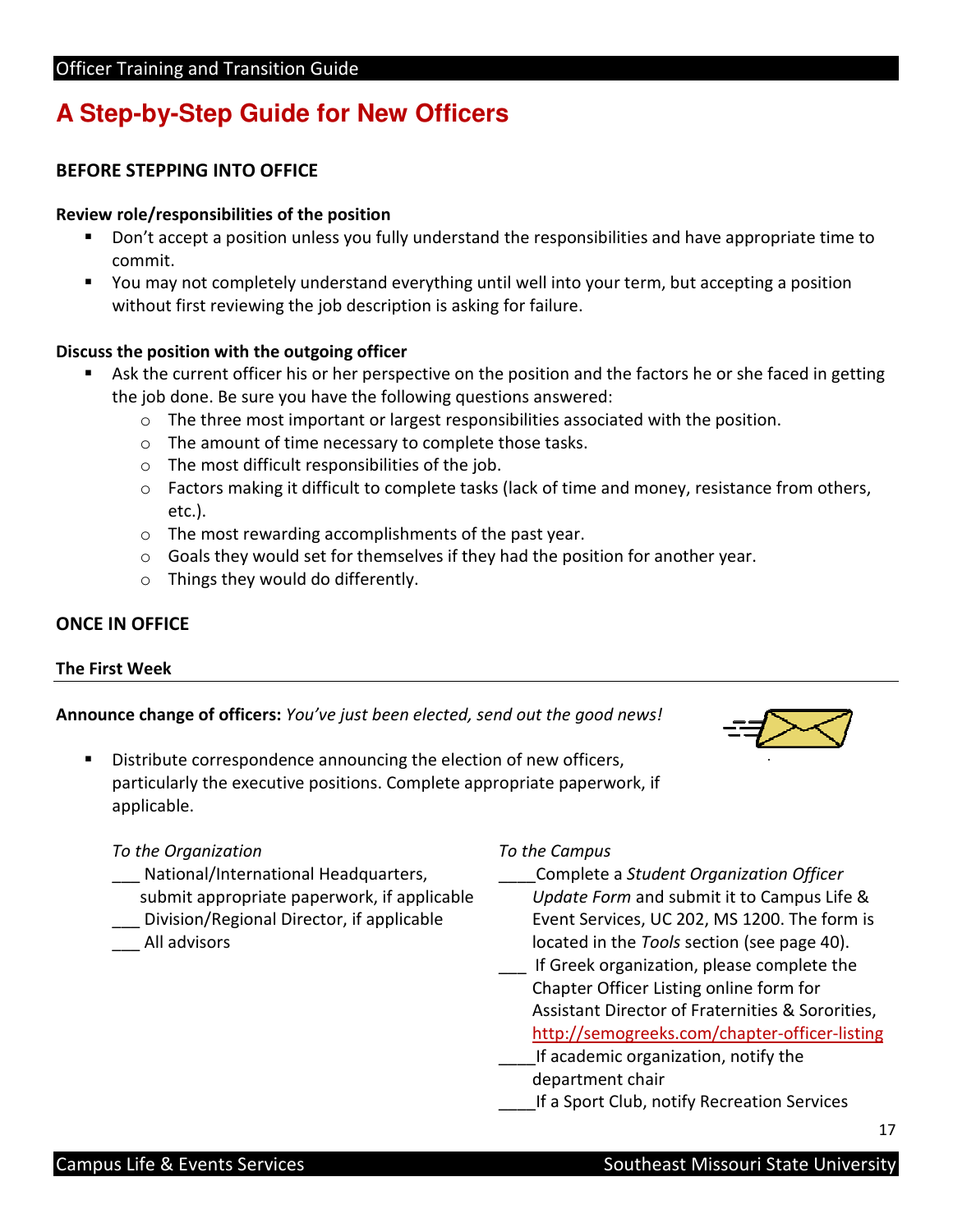## Change names on accounts

- Financial accounts
	- **Compose a letter on letterhead, if available, indicating a change in officers has occurred.**  Indicate who no longer has the authority to sign financial documents and who now has this authority. Be sure to include the first and last name, phone number, and address of all new individuals. An example of a letter has been attached in the Tools section (see page 31). $*$
	- Take the letter to the bank and file new account signature cards. Many banks require all the individuals being removed from the account and all those being added be present at the same time.

 \*In addition to a letter, some banks require a copy of the organization minutes indicating your group's intention to change bank account access.

- Keys for lock boxes, storage lockers, offices
	- o If your organization has an office in the Center for Student Involvement, UC 204, the outgoing officers must RETURN THE KEYS in person to Event Services & Scheduling, UC 413. The incoming their own keys. officers must then go to Event Services & Scheduling to sign key checkout paperwork and get
	- o If your organization has a storage locker through Campus Life & Event Services contact Dale Chronister, (UC 202, *dchronister@semo.edu*, 573.651.2280) and notify him who now has the keys.

## Obtain updated officer manual

**If you are unable to have a one-on-one meeting with the outgoing officer, get the officer manual as**  soon [as possible. Be](https://aspossible.Be) sure YOU are in possession of the manual during your first week in office, even if it's not updated.

## The Second Week

### Meet with other newly-elected officers as a group

The primary focus of this meeting is two-fold: one, to ensure that each new officer has obtained the necessary officer manuals and records and two, to schedule and begin planning a more detailed officers' workshop.

#### Review all records and resources documents

- **Review the officer manual for your position and be sure you have a copy of and understand the**  following documents:
	- o Organization mission/vision statements
	- o Organization constitution and by-laws
	- o Organization policies and procedures
	- o National organization's mission/vision statements, constitution and by-laws, and policies and procedures, if applicable
	- o Governing organization's constitution and by-laws, if applicable (NIC, PHC, NPHC, etc.)
	- o Registered Student Organization Handbook, <http://www.semo.edu/leadership/studentorgs/resources.htm>
	- o Resource list
	- o Important names and numbers (contact list)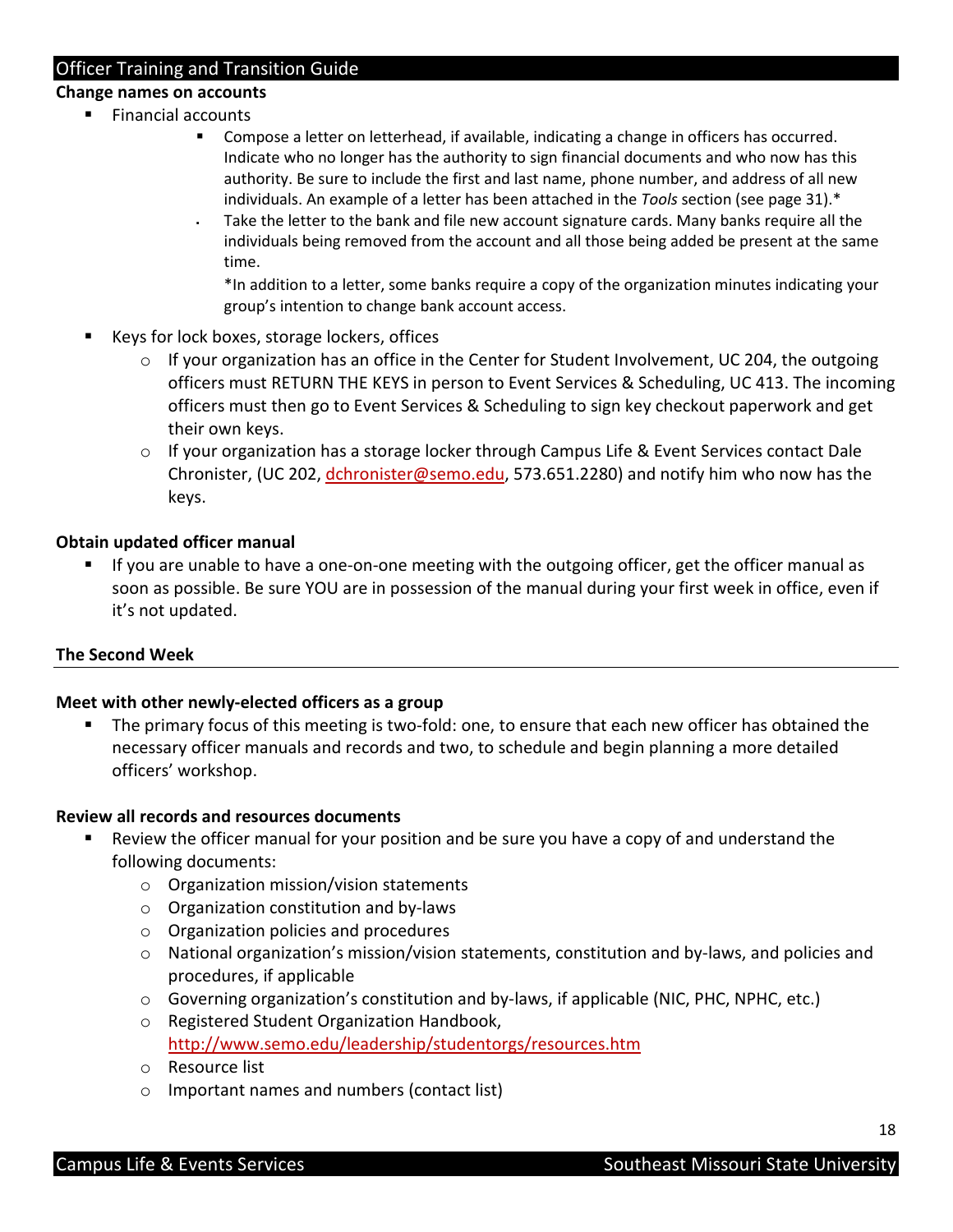- o Name and contact information of outgoing officer
- o Officer job descriptions and responsibilities
- o Budget information
- o Year-end reports and evaluations
- o Important forms
- o Organizational calendar
- o Agendas and meeting minutes
- o Committee reports
- o Organization goals, both met and unmet
- o Position goals, both met and unmet
- o Unfinished projects list
- As you conduct your review, prepare a list of questions you will want to ask the outgoing officer about the mechanisms (operating practices) in place to assist you complete these duties.
- **Look for information about responsibilities the previous officer took on but are not listed as specific**  duties of the position. Did the past officer take on responsibility for duties that others should have completed?

## Meet with the outgoing officer again

 By this point in the transition, you should have additional questions for the outgoing officer. Along with the questions noted in reviewing the records and resources you have received, discuss with them your assessment of the organization and upcoming meetings, as well as suggestions they might have.

## Meet with the advisor(s)

- Become acquainted with your student organization advisor(s). Your advisor will serve as a guide during your term in office.
- **Gain his or her perspective on the important responsibilities of your position.**
- Ask the advisor(s) to brainstorm a vision and corresponding goals for the organization for the next year.

#### During the First Month

#### Establish goals

- What is the vision for the organization? How do the responsibilities for your position fall within that vision? What can you do in your position to help make that vision come to life?
- See pages 23-25 for information on Strategic Planning and Goal Setting.

#### At Three Months

## Review position and organizational goals

 Goals are only useful if they are constantly worked towards and evaluated. It is unlikely they will be achieved if you don't monitor your progress on an on-going basis.

Adapted from:

Triangle Fraternity. (1998). Officer transition and training guide. [Plainfield, IN: Triangle Fraternity. Retrieved December 7, 2009 from www.triangle.org/docs/](https://Plainfield,IN:TriangleFraternity.RetrievedDecember7,2009fromwww.triangle.org/docs) Resources/transition.pdf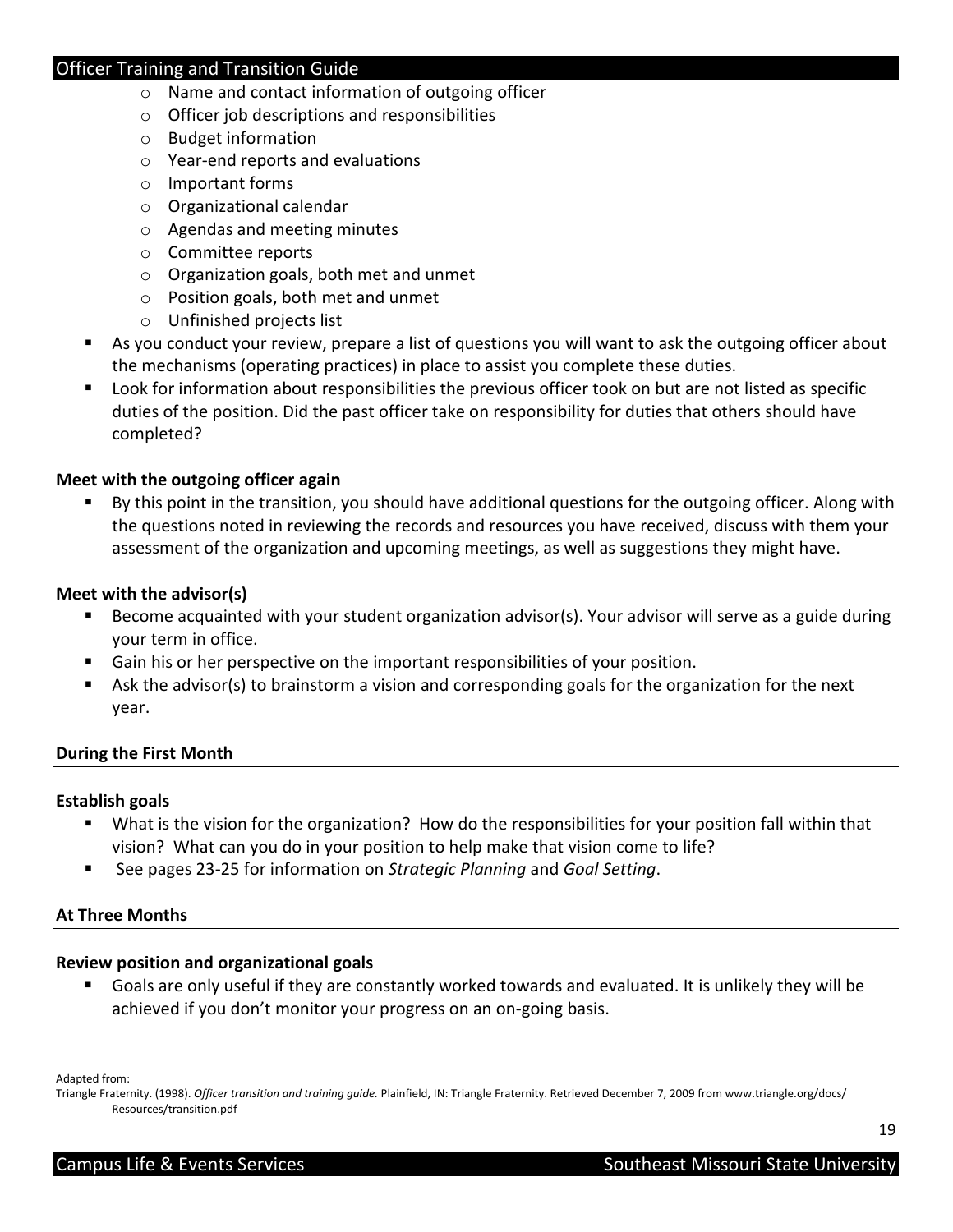# **How To's For New Officers**

Be sure to review the Student Organization Handbook for detailed information on the Student Organization Registration Process, General Policies & Procedures, Funding & Finances, Event Planning & Promotion, Important Offices to Know, and Advisor Resources. Visit [http://www.semo.edu/leadership/studentorgs/resources.htm](http://www.semo.edu/leadership/studentorgs/resources.htmtodownloadthehandbook) to download the handbook.

The following information serves as a brief guide to highlight important resources and policies.

# General Policies & Procedures

## Evening Social Function Policy

 If your organization is planning to host an event that begins or continues after 8 p.m. and/or you are inviting non-student guests or expecting over 100 students in attendance you must abide by the Evening Social Function Policy. The organization must fill out a Pre-Event Worksheet three weeks prior to the date of the event. For more information please visit [http://www4.semo.edu/uc/evenings.htm](https://visithttp://www4.semo.edu/uc/evenings.htm).

## Food and Beverage Policy

 If your organization hosts an event on campus and you decide to have food for your guests, Chartwells must cater the event; this is due to contract stipulations with Chartwells Dining Services. This contract guarantees Chartwells the exclusive right to provide all services and catering at Southeast Missouri State University. Exceptions are made on a case by case basis. Requests can be made by submitting a "Request for Exception to Catering Exclusivity" form 10 days in advance to Event Services and Scheduling. To download the form, visit [http://www4.semo.edu/uc/docs/Catering.pdf. If you](http://www4.semo.edu/uc/docs/Catering.pdf.Ifyou) are ordering food, Chartwells requires that you place your order two weeks prior to the event. To view a list of food and beverages as well as prices offered or to [make a food reservation, please visit](https://makeafoodreservation,pleasevisithttps://semo.catertrax.com) https://semo.catertrax.com/.

#### Gambling

 If your organization is planning a raffle, bingo game, trivia, or other game of chance or skill for an upcoming fundraiser make sure it doesn't break the law. Did you know all of those could be considered gambling and are illegal in Missouri? Pick up Fundraising and Gambling brochures in the Center for Student Involvement, UC 204, or contact the Coordinator for Leadership Development, (UC 202, leadership@semo.edu, 573.651.2280) to check on the legality of your event.

## Funding & Finance

## Student Government Funding Board

 Student Government Funding Board provides funding to student organizations planning events that are free and open to the entire campus community. For more information browse the Funding Board brochure on the Student Government website at [http://www2.semo.edu/studentgov/](https://StudentGovernmentwebsiteathttp://www2.semo.edu/studentgov)

#### Dollars for Innovative Campus Events (D.I.C.E.) Funding

 D.I.C.E. funding is available to students planning events that are free and open to the entire campus community and that occur after 5:00 p.m. between Thursday and Sunday evening. For more information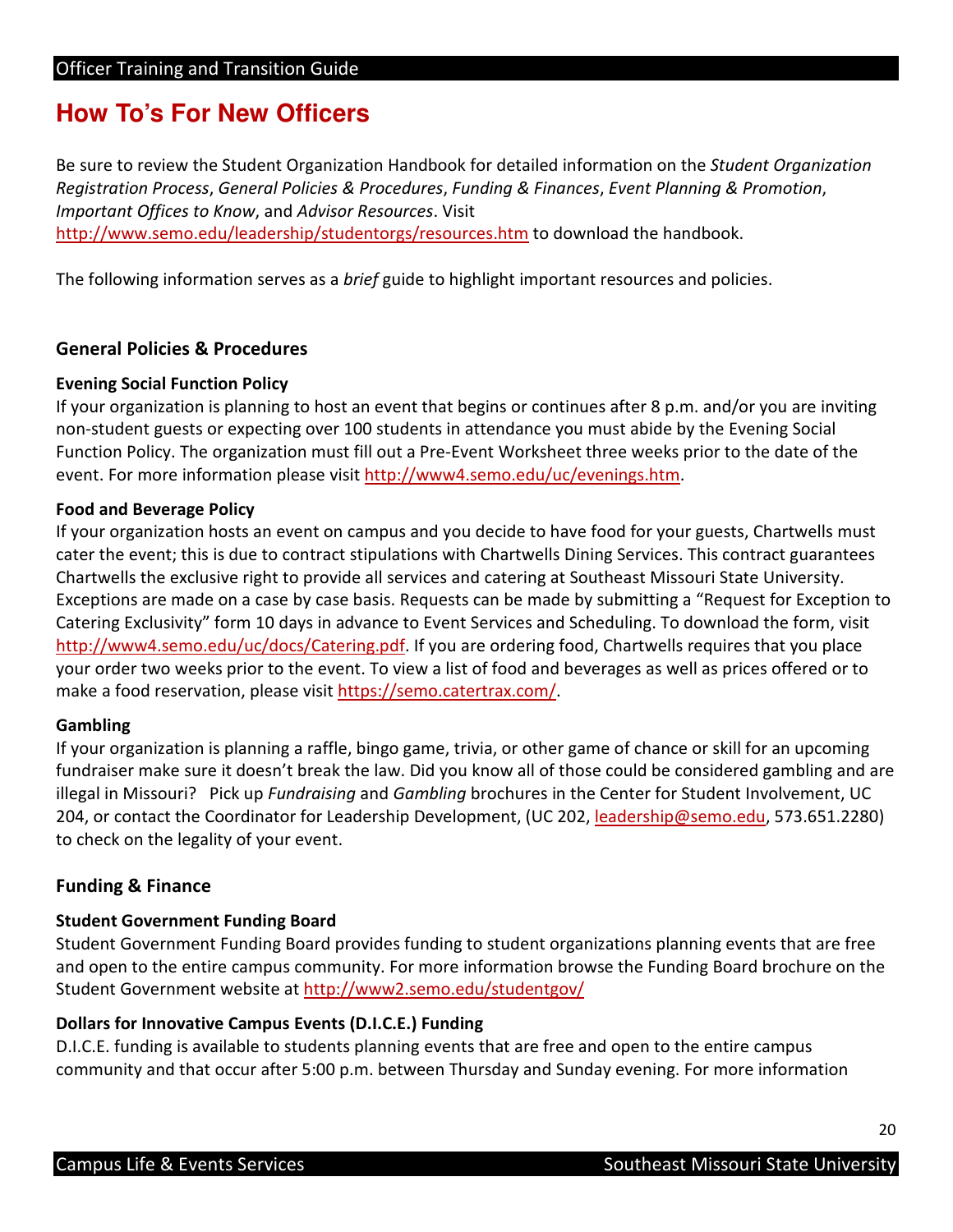please visit http://www.semo.edu/leadership/dice/index.htm or contact Joanna Shaver, the Coordinator of Campus Programming, (UC 202, *jshaver@semo.edu,* 573.651.2280.)

# Event Planning & Promotion

## Event Planning

 If your organization needs some help with event planning this website is the place to go. It provides a step-bystep Event Planning Worksheet, where to choose a location/venue on campus, timing phase chart, promoting/marketing, as wells as funding/budgeting. For more information please visit [http://www.semo.edu/leadership/studentorgs/resources.htm.](http://www.semo.edu/leadership/studentorgs/resources.htm)

## Advertising on Campus

 Advertising on campus can be a little hard at times trying to think outside the box and get creative ideas. There are many options available on campus. Your organization can advertise in the Arrow, hang banners in the University Center, place table tents at the cafeteria tables, chalk the sidewalks, paint on the power plant walls, post to the Portal calendar, advertise on KOMC-Rage or 103.7, etc. The list goes on and on. For more ideas visit "Advertising on Campus" in the Event Planning & Promotion section of the Student Organization Handbook: [http://www.semo.edu/leadership/studentorgs/resources.htm](https://Handbook:http://www.semo.edu/leadership/studentorgs/resources.htm).

### Campus Life Event Calendar

 The Campus Life Event Calendar is maintained by Campus Life & Event Services. The events can be viewed both web-based and through the Portal. The University Portal may be used to advertise for events open to all students being hosted by recognized student organizations. To post an event, go to http://www4.semo.edu/campuslife/portal.htm and enter the date, time, location, and description of your event.

# Important Offices to Know

#### Campus Life & Event Services

 If your student organization is looking for resources, Campus Life & Event Services has it! We have information on how to recruit new members, group dynamics, motivation, delegation, conflict resolution, risk management and much more! Contact UC 202, leadership@semo.edu, 573.651.2280 if you would like assistance with any of the previously mentioned topics and many more.

#### Center for Student Involvement (CSI)

 The Center for Student Involvement is located on the second floor of the University Center (204). The Center for Student Involvement is jam packed with free useful resources and materials for your organization. There is a conference room available for reservation, a paper cutter, icebreaker and leadership resource library, laminating machine, Ellison Press that makes die cut letters for posters, butcher block paper, scanner, poster enlarger, and much more. The CSI also has a big screen TV and Nintendo® Wii<sup>TM</sup> game system for your entertainment. Check out the CSI today to see what they can offer to your organization. For more information, visit<http://www.semo.edu/leadership/csi.htm>.

## Event Services & Scheduling

 If you need to reserve a room for a meeting or a program that you plan on having in the future, Event Services and Scheduling is most likely the place to go! Student organizations receive FREE room reservations through Event Services and Scheduling, located on the 4th floor of the University Center (413). You can reserve rooms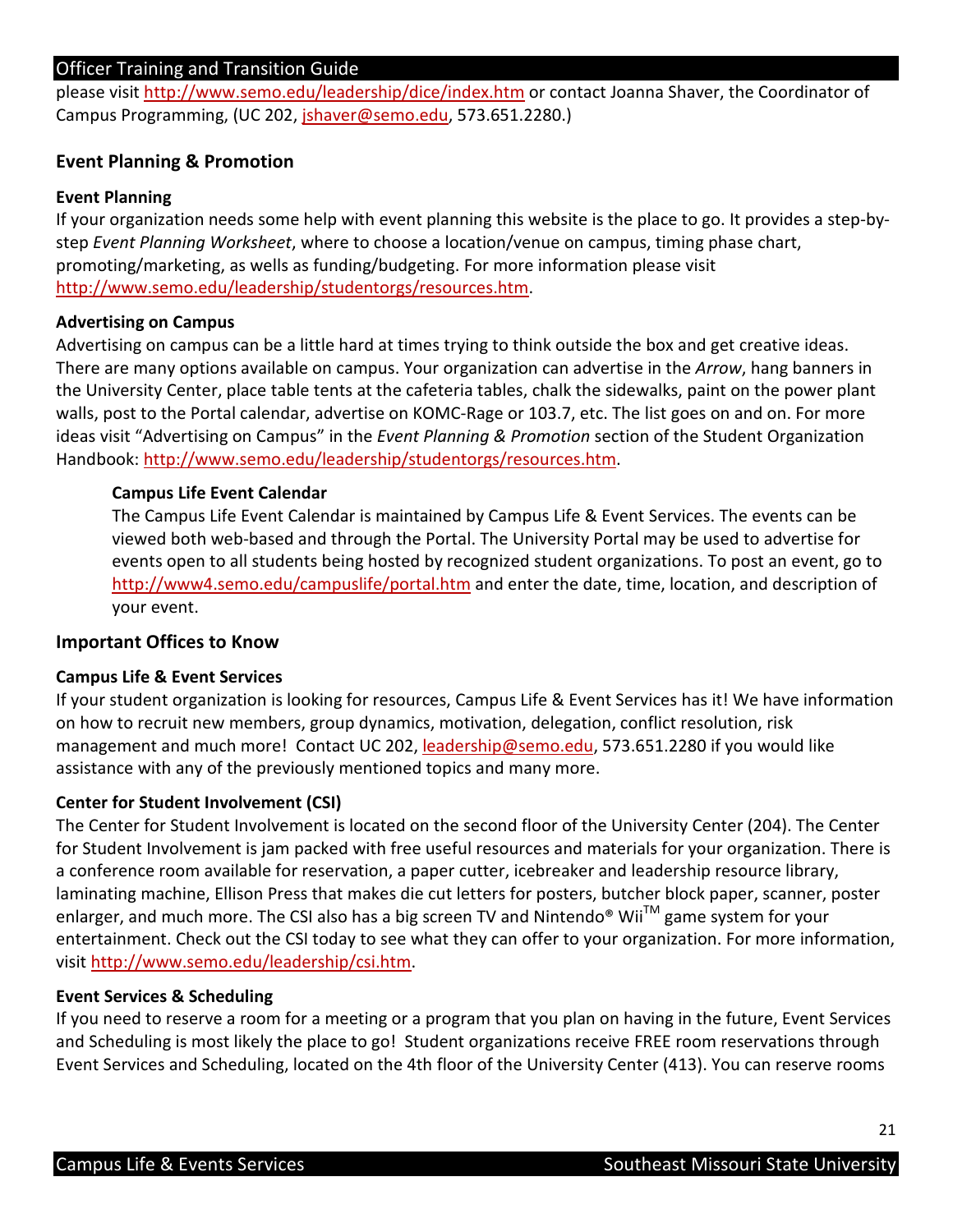in the University Center, Dempster Hall, Academic Terraces or Auditorium, and classrooms. To reserve a room, call 573.651.2282 or fill out a form online at [http://www4.semo.edu/uc/resform.asp.](https://athttp://www4.semo.edu/uc/resform.asp)

## Other Reservations

 If you still have not found a room or place to host your event from Event Services and Scheduling, Recreational Services allows you to reserve the Student Recreation Center North or South, Intramural Fields, Sand Volleyball, etc. The Show Me Center has meeting rooms and the Arena available to reserve. To schedule a room or field from Recreation Services call 573.651.2105 or for the Show Me Center call 573.651.2297. There may be a charge associated with reserving a room in these spaces. Information about locations/venues on campus along with the maximum capacity can be found in the Event Planning & Promotion section of the Student Organization Handbook, [http://www.semo.edu/leadership/studentorgs/resources.htm.](http://www.semo.edu/leadership/studentorgs/resources.htm)

## Copy Services

Do you need to make copies of flyers for your event? The Center for Student Involvement can make 8.5"x11" or 8.5"x14" black and white copies for \$0.10/copy. You may also use the poster enlarger machine to increase the size of a black and white 8.5"x11" flyer. You receive two FREE posters per event; each additional copy is \$5.00.

 For more elaborate copy needs, the Copy Center located in Parker Hall room 105 can make both regular copies and special orders. You can place your order via e-mail at **copycenter@semo.edu** or by drop off. When placing your order please have the following information:

- " Your name and phone number
- **Organization name Color of paper Color of paper**
- Event name and date
- Number of copies instructions
- Your name and phone number **Type of copies (black, white, color, etc.)** 
	- $\blacksquare$  Color of paper
- Event name and date **The and date of pick-up or delivery** 
	- **Any special instructions (folding, stapling,** etc.)

The Copy Center can also be reached at 573.651.2531 regarding any questions.

## Posting Policies

 For a few helpful hints before posting anything on campus, please review Southeast Missouri State's posting policy. If your postings do not have the correct information on the flyer the postings will be removed, so make sure all information is on the flyer that is needed and posted in the correct spot on campus. To review the Posting Policy please visit the Student Organization Resources website, [http://www.semo.edu/leadership/studentorgs/resources.htm.](http://www.semo.edu/leadership/studentorgs/resources.htm)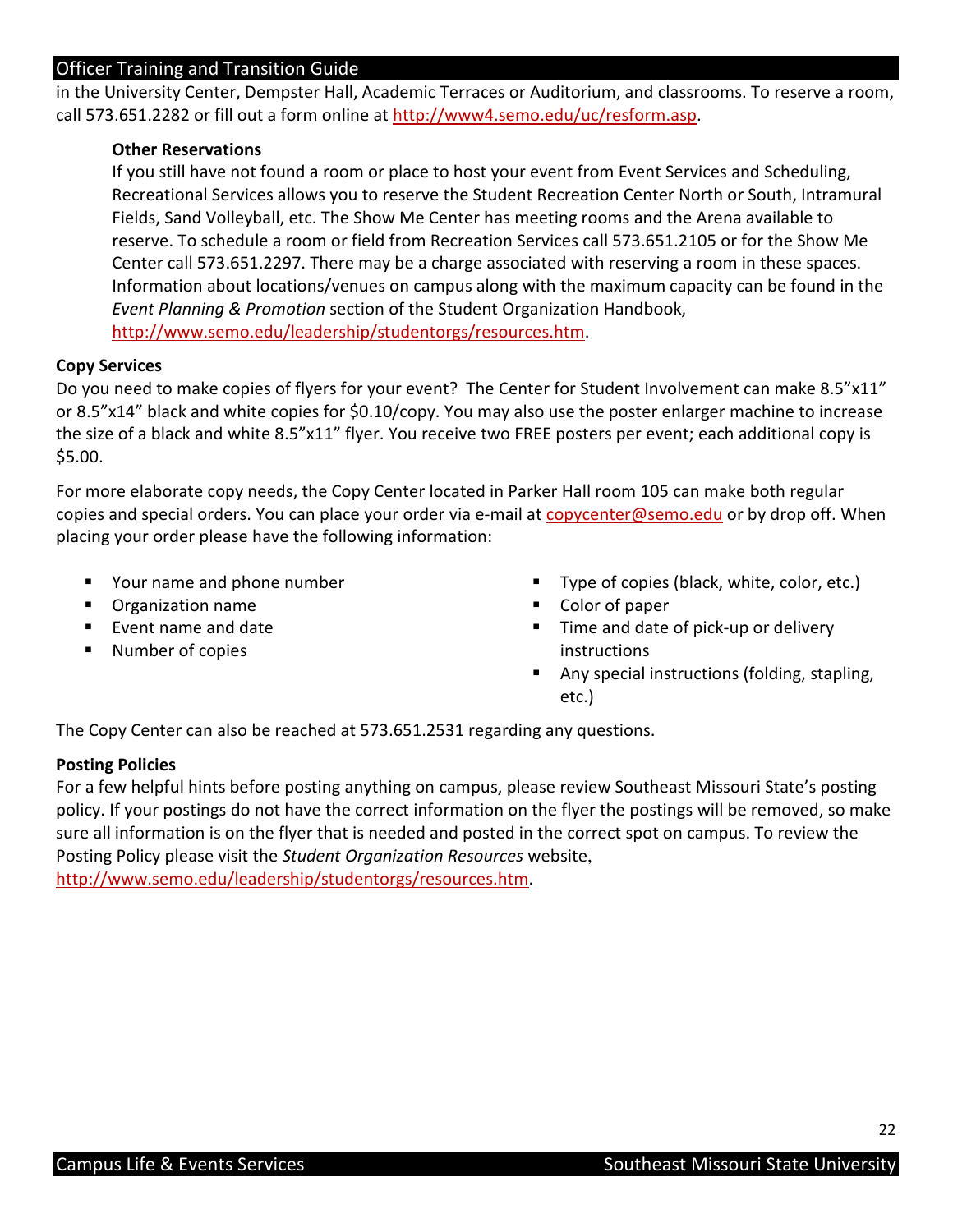# **Strategic Planning**

 After new officers have been inducted, it's time for the executive board to develop a strategic plan for how you want the next year to play out. Strategic plans help organizations to understand their mission or purpose, determine what they want to accomplish and how they will do so. To develop a strategic plan requires two components:

- 1. Develop a vision for the next year
- 2. Develop goals that will lead to actualization of the vision

# Vision Statement

A vision statement "outlines what the organization wants to be, or how it wants the world in which it operates to be; it concentrates on the future; it is a source of inspiration; it provides clear decision-making criteria." Vision statements should be short, functional, and inspirational. Anyone who reads your vision statement should easily understand where you want the organization to be in a year.

## Samples

l

- **T** To educate Southeast Missouri State University students about issues of healthcare and wellness.
- To promote Redhawks spirit through student support of NCAA athletics.

Use the space provided to develop your vision for the upcoming year.

 Adapted from: Wikipedia. (2009). Strategic planning. Wikimedia Foundation, Inc. Retrieved December 15, 2009 from [http://en.wikipedia.org/wiki/Strategic\\_planning](http://en.wikipedia.org/wiki/Strategic_planning)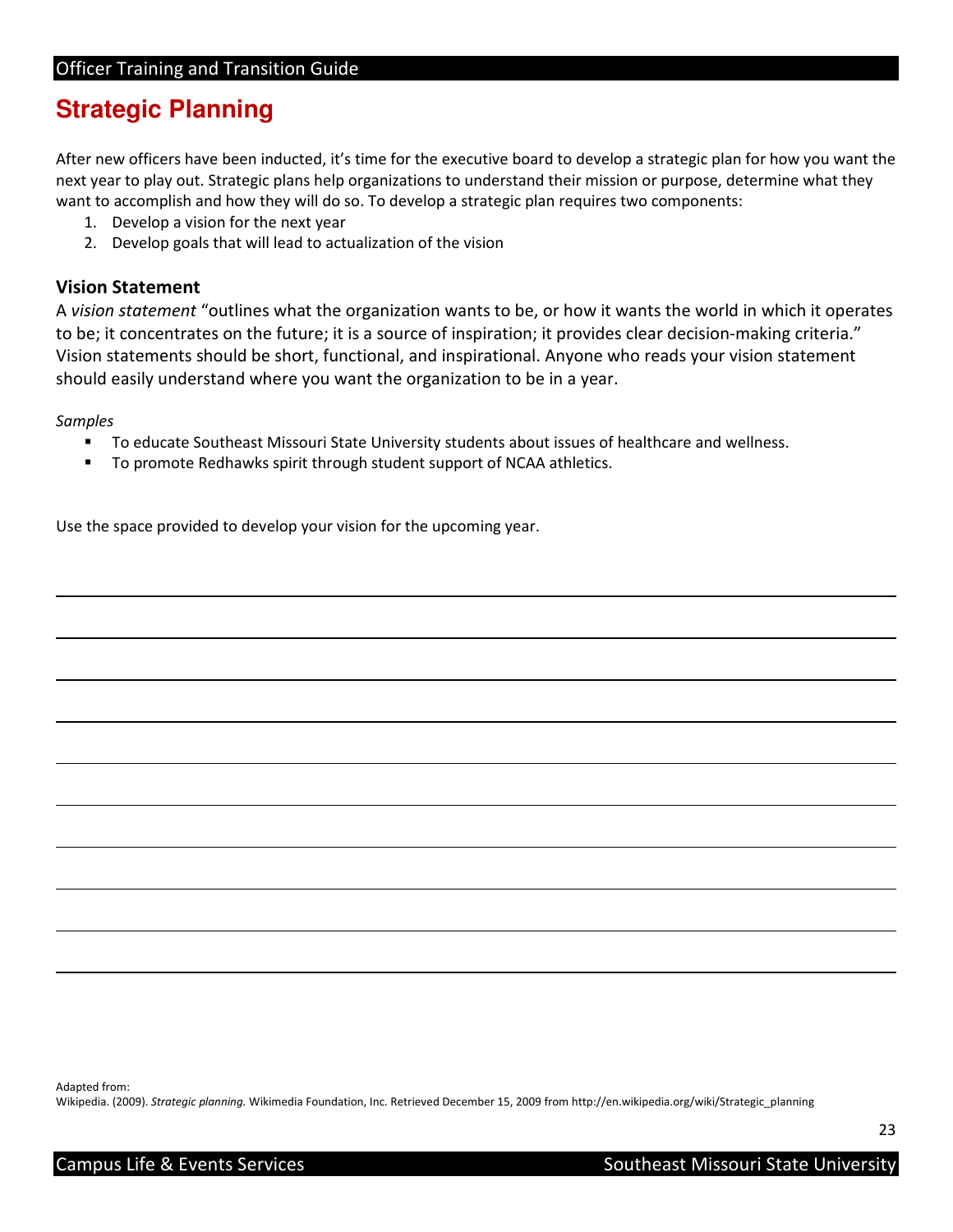# **Goal Setting**

#### What are goals?

- **A** desired future condition.
- **Expressed in either quantitative or qualitative terms.**
- **Measurable outcomes of organization's activity.**

### Why are goals important?

- Goals are guides for action; it is through group goals that the efforts of group members are planned and coordinated.
- Conflicts among members are resolved on the basis of what assists the organization in achieving its goals.
- **Setting goals gives you an opportunity to review and evaluate what has been done and discuss problems.**
- Goals provide a benchmark against which progress can be assessed.
- Goals provide targets toward which efforts can be directed.
- Goals are the motivating force in the behavior of group members. Without motivation, the group takes no action to achieve its goals.

#### "The good goal test"

- $\Box$  Are my goals consistent with the mission, vision, and purpose of the organization?
- $\Box$  Will the members of the organization agree with the goal?
- □ Are the goals **SMART**?
	- **S** specific, significant, stretching
	- **M** measurable, meaningful, motivational
	- **A** agreed upon, attainable, achievable, acceptable, action-oriented
	- R realistic, relevant, reasonable, rewarding, results-oriented
	- T time-based, timely, tangible, trackable

#### Steps in goal setting

- 1. Brainstorm
- 1. Brainstorm a. Allow ideas to start flowing.
	- b. Build on others' ideas
	- c. Discuss with others what you would like your office to accomplish through your office.
- 2. Prioritize
	- a. Place goals in order of importance.
	- b. Remember to set a few goals to which you, the officer, will commit to.
	- c. Be realistic; do not over plan goals that can become unachievable.
- 3. Develop a quality action plan
	- a. Identify the steps needed to accomplish the goal.
	- b. Put the steps needed to accomplish the goal in order.
	- c. Be sure your goals are incremental and measurable.
	- d. Set a deadline for each step to be accomplished.

#### Adapted from:

Office of Student Activities and Leadership. (unknown). Student organization officer transition guide. Norfolk, VA: Old Dominion University. Retrieved December 7, 2009 from <http://studentaffairs.odu.edu/osal/form/studentorganizations/officertransition.pdf>

Office of Student Engagement. (2009). Goal setting worksheet. Springfield, MO: Missouri State University. Retrieved December 7, 2009 from [http://studentorganizations.missouristate.edu/assets/activities/goal\\_setting\\_worksheet.doc](http://studentorganizations.missouristate.edu/assets/activities/goal_setting_worksheet.doc)

Student Involvement and Leadership Center. (2008). Officer transition manual: For KU's registered student organizations. Lawrence, KS: The University of Kansas. [Retrieved December 7, 2009 from http://www.silc.ku.edu/pdf\\_files/Officer\\_Transistion\\_Manual.pdf](https://RetrievedDecember7,2009fromhttp://www.silc.ku.edu/pdf_files/Officer_Transistion_Manual.pdf)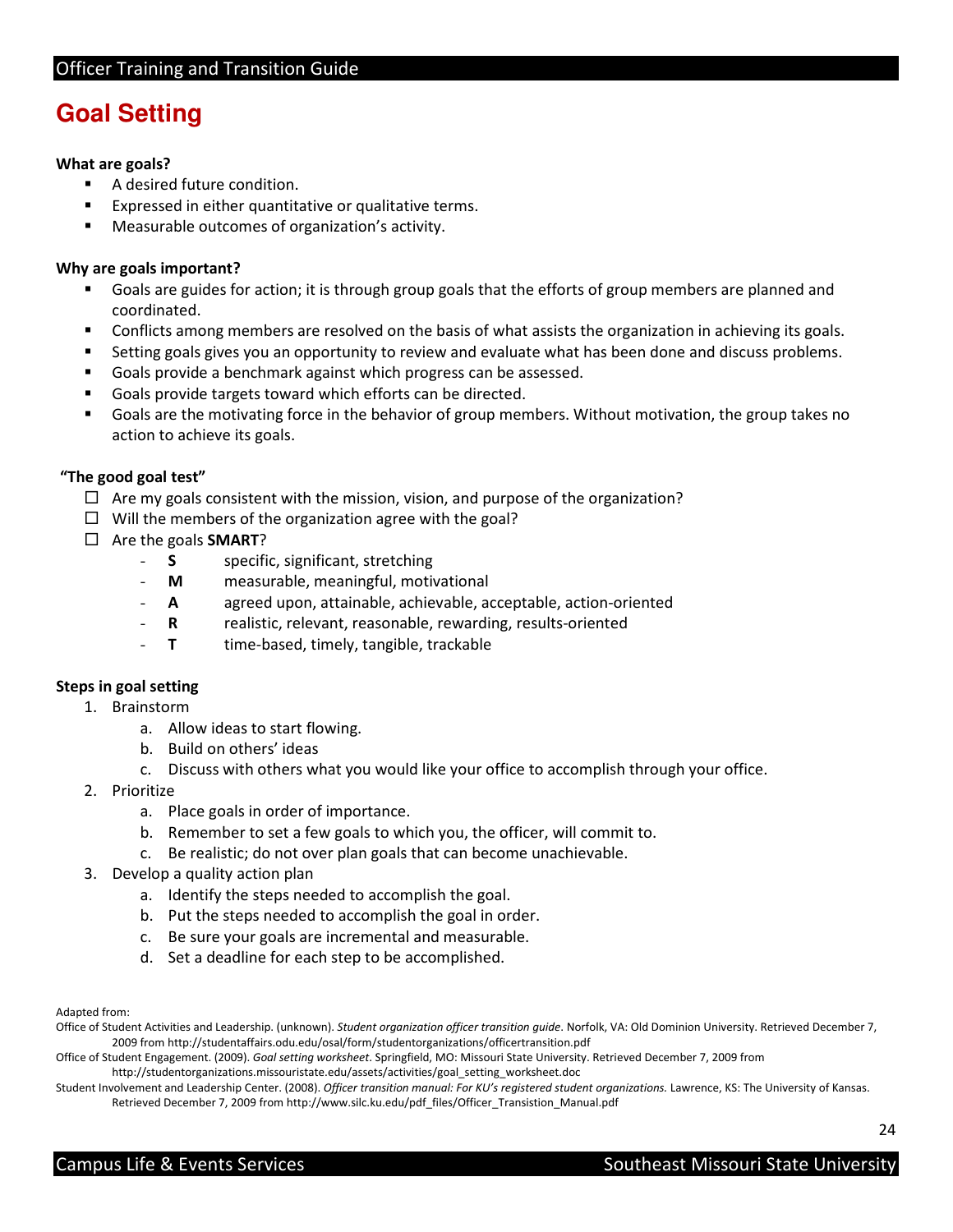# **Goal Setting Chart**

Use the brainstorming chart below to write your position or organization goals for the next year. Be sure to develop action items to help you achieve the goals.

| <b>GOALS</b> | Why We Want<br><b>This</b><br>How this goal falls<br>in line with the<br>mission, vision, and<br>purpose of the<br>group. | <b>Barriers/Limitations</b><br>to meeting this goals | <b>Resources</b><br>to help us achieve this<br>goal | <b>Action Plan</b><br>to attain this goal | <b>Point person</b><br>charged with<br>ensuring we<br>meet this goal | <b>Target</b><br>completion<br>date |
|--------------|---------------------------------------------------------------------------------------------------------------------------|------------------------------------------------------|-----------------------------------------------------|-------------------------------------------|----------------------------------------------------------------------|-------------------------------------|
|              |                                                                                                                           |                                                      |                                                     | 1.<br>2.<br>3.                            |                                                                      |                                     |
|              |                                                                                                                           |                                                      |                                                     | 1.<br>2.<br>3.                            |                                                                      |                                     |
|              |                                                                                                                           |                                                      |                                                     | 1.<br>2.<br>3.                            |                                                                      |                                     |

Adapted from:

Office of Student Activities and Leadership. (unknown). Student organization officer transition guide. Norfolk, VA: Old Dominion University. Retrieved December 7, 2009 from <http://studentaffairs.odu.edu/osal/form/studentorganizations/officertransition.pdf>

Office of Student Engagement. (2009). Goal setting worksheet. Springfield, MO: Missouri State University. Retrieved December 7, 2009 from

[http://studentorganizations.missouristate.edu/assets/activities/goal\\_setting\\_worksheet.doc](http://studentorganizations.missouristate.edu/assets/activities/goal_setting_worksheet.doc)

Student Involvement and Leadership Center. (2008). Officer transition manual: For KU's registered student organizations. Lawrence, KS: The University of Kansas. Retrieved December 7, 2009 from [http://www.silc.ku.edu/pdf\\_files/Officer\\_Transistion\\_Manual.pdf](http://www.silc.ku.edu/pdf_files/Officer_Transistion_Manual.pdf)

25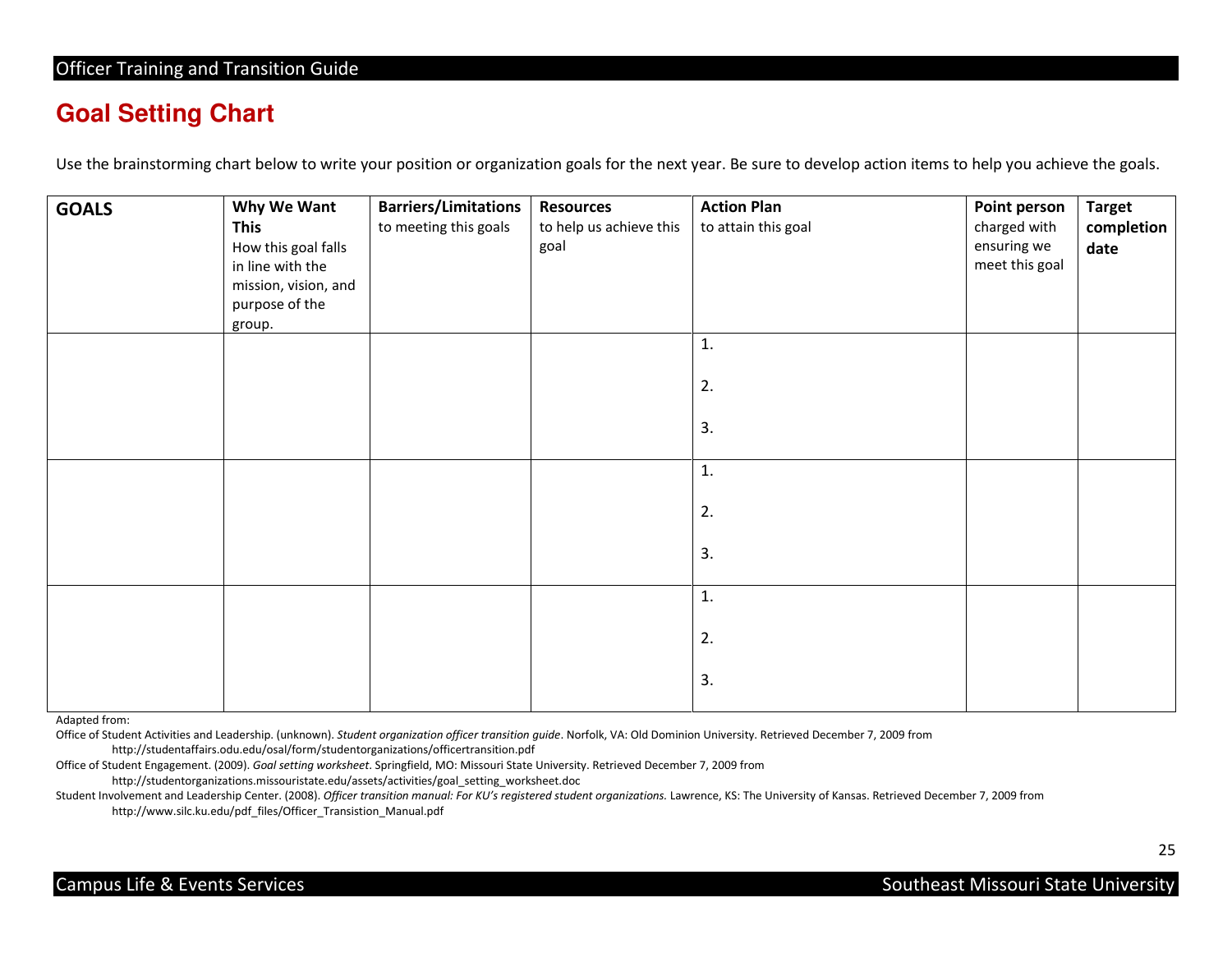# Advisor Guide

**Officer Training and Transition Guide** Southeast Missouri State University

# **Table of Contents**

Advisor's Role in Officer Transitions 27

Campus Life & Event Services University Center 202 573.651.2280 leadership@semo.edu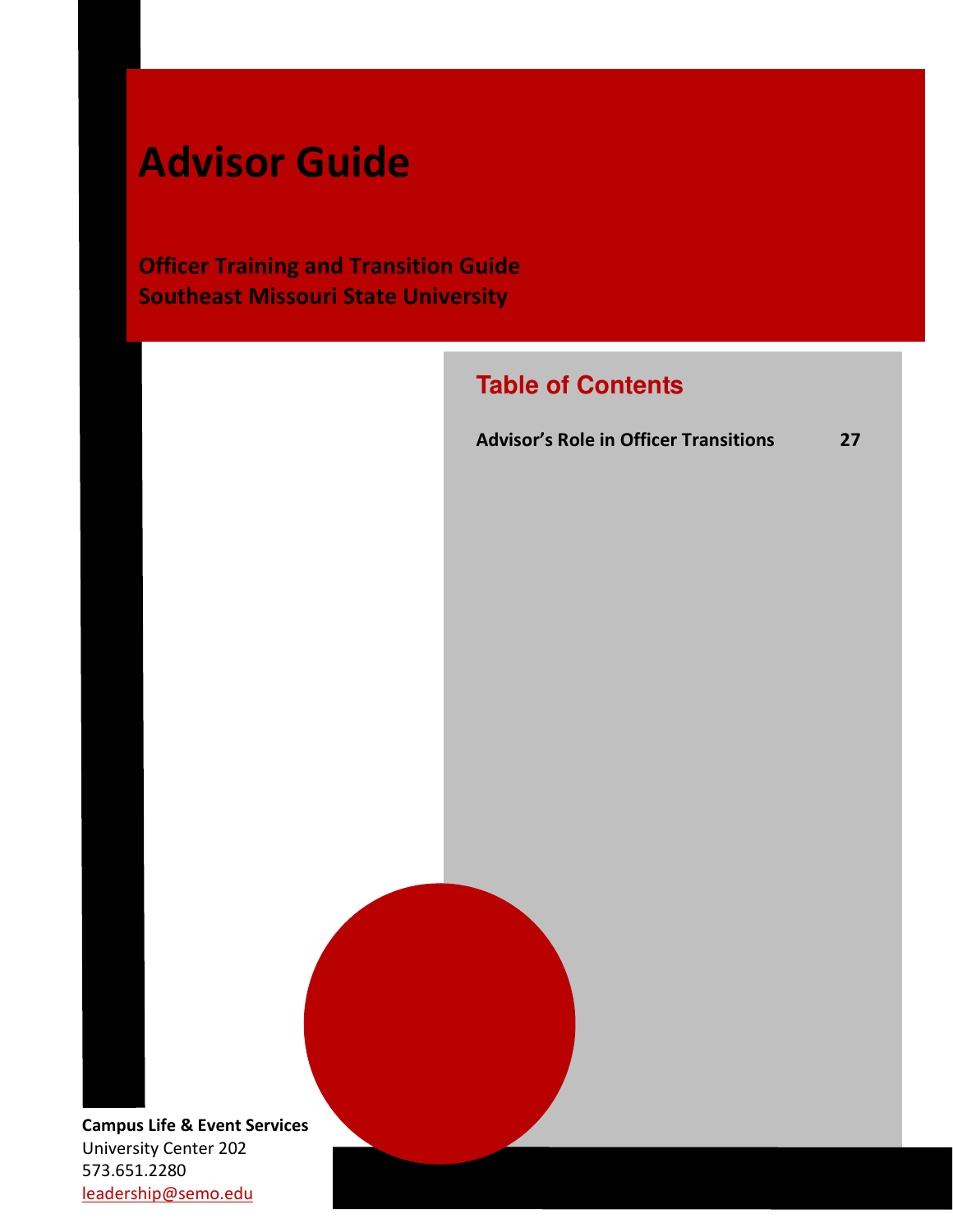# **Advisor's Role in Officer Transitions**

### With Outgoing Officers

- Ask outgoing officers to evaluate your advisor/officer relationship. What was most helpful to them? What else could be done to make the relationship more effective?
	- o You may also want to complete an Advisor Self-Evaluation (see page 39) which can be found at the end in the Tools section.
- Get copies of all pertinent documents and financial records.
- Get keys, passwords, and login information.
- Request outgoing officers to provide you with samples of any paperwork they complete. That way, if a new officer has a question about how to fill it out, you will have an example.
- If the outgoing officers are leading transition training, determine together how you will be involved. Facilitate part of the training if possible.

## With Incoming Officers

- Think about which officers you have interacted with most over the past year. What have they needed help with? Meet with the new leaders in those positions; they will need your help too.
- Share your expectations of one another. New officers may want to work with you differently than the previous officers. That is ok! Work together to develop a plan for your partnership.
	- o You may find creating an Advisor Contract with the organization helpful. A sample can be found in the Tools section of the Student Organization Handbook (see page 38)
- Be respectful of outgoing leaders, even if they made mistakes, the incoming officer needs to know that you will be supportive of them when they struggle, too.
- Allow the new officers to create their own vision/goals. They may have different ideas from the previous exec board; allow them to be creative when possible and to take ownership of their term.

#### With Other Advisors

- **Some organizations have several advisors. Determine who is responsible for advising each officer.**
- Get other advisors involved in transition training. Even if most officers won't work with every advisor, it is still good for them to meet them all and know that they too can provide help.

## Checklist

- □ Contact information
	- o Do you have the new officers' contact information?
	- o Do they have yours?
- □ Bank account signatories
	- o Take the outgoing and incoming Presidents and Treasurers to the bank and fill out new signatory cards.
- □ Next steps
	- o Are your first one-on-one meetings scheduled?
	- o Will you be attending the first group/exec meetings?

#### For additional resources please visit:

- **ACPA Commission for Student Involvement Advisor Manual** <http://www.myacpa.org/comm/student/documents/acpaadvisormanual.pdf>
- **Student Organization Handbook, Advisor Resources** <http://www.semo.edu/leadership/studentorgs/resources.htm>

Adapted from:

 Office of Student Engagement. (2009). Planning an office transition training. Springfield, MO: Missouri State University. Retrieved December 7, 2009 from [http://studentorganizations.missouristate.edu/assets/activities/Sample\\_Transition\\_Training\\_Agenda.docMisso](http://studentorganizations.missouristate.edu/assets/activities/Sample_Transition_Training_Agenda.docMisso)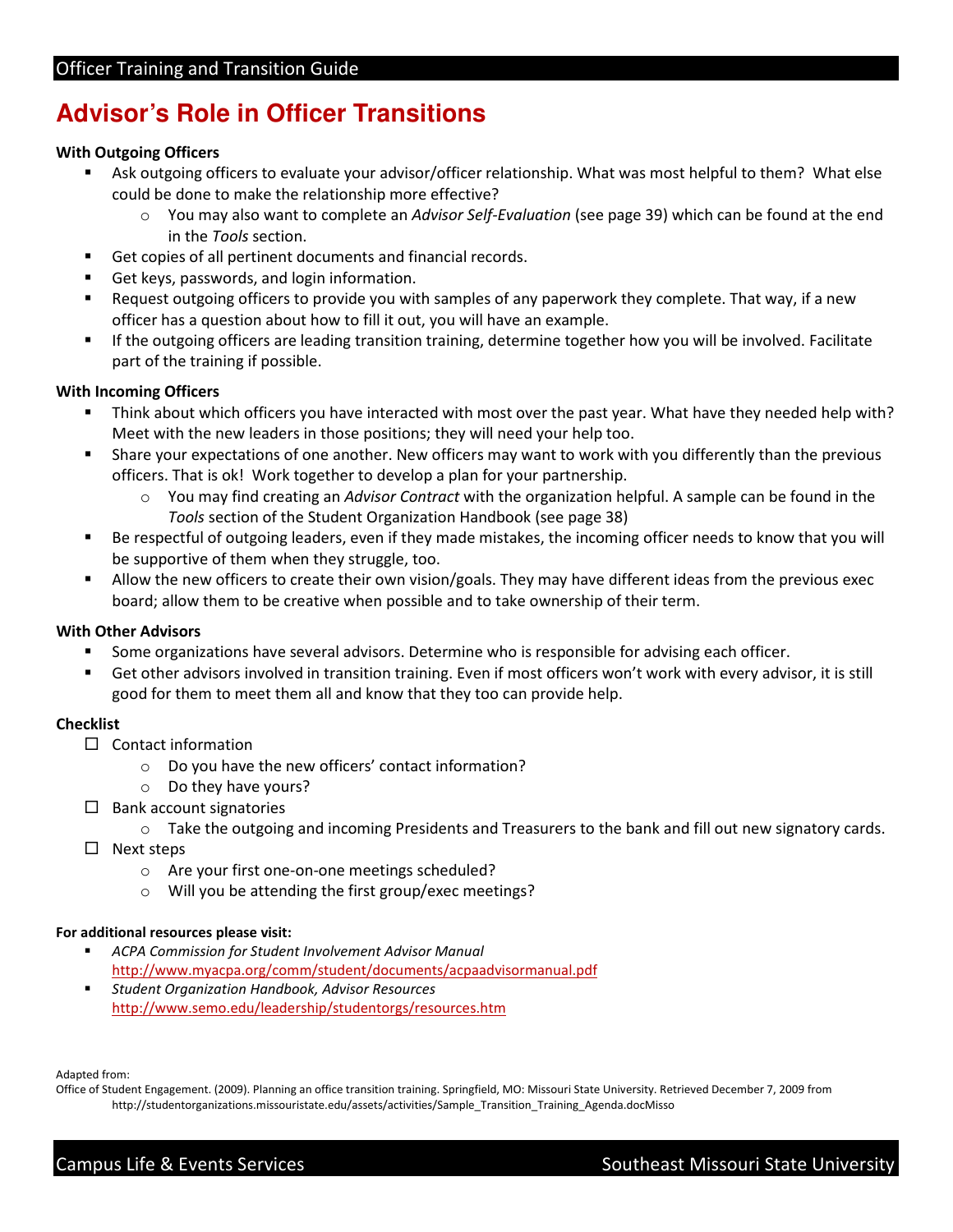# Tools

**Officer Training and Transition Guide** Southeast Missouri State University

# **Table of Contents**

| <b>Sample Event Report</b>                      | 29 |
|-------------------------------------------------|----|
| <b>Sample Letter to Bank</b>                    | 31 |
| <b>True Colors Leadership Styles Inventory</b>  | 32 |
| <b>Advisor Contract</b>                         | 38 |
| <b>Advisor Self-Evaluation Checklist</b>        | 39 |
| <b>Student Organization Officer Update Form</b> | 40 |

Campus Life & Event Services University Center 202 573.651.2280 leadership@semo.edu Center 202<br>200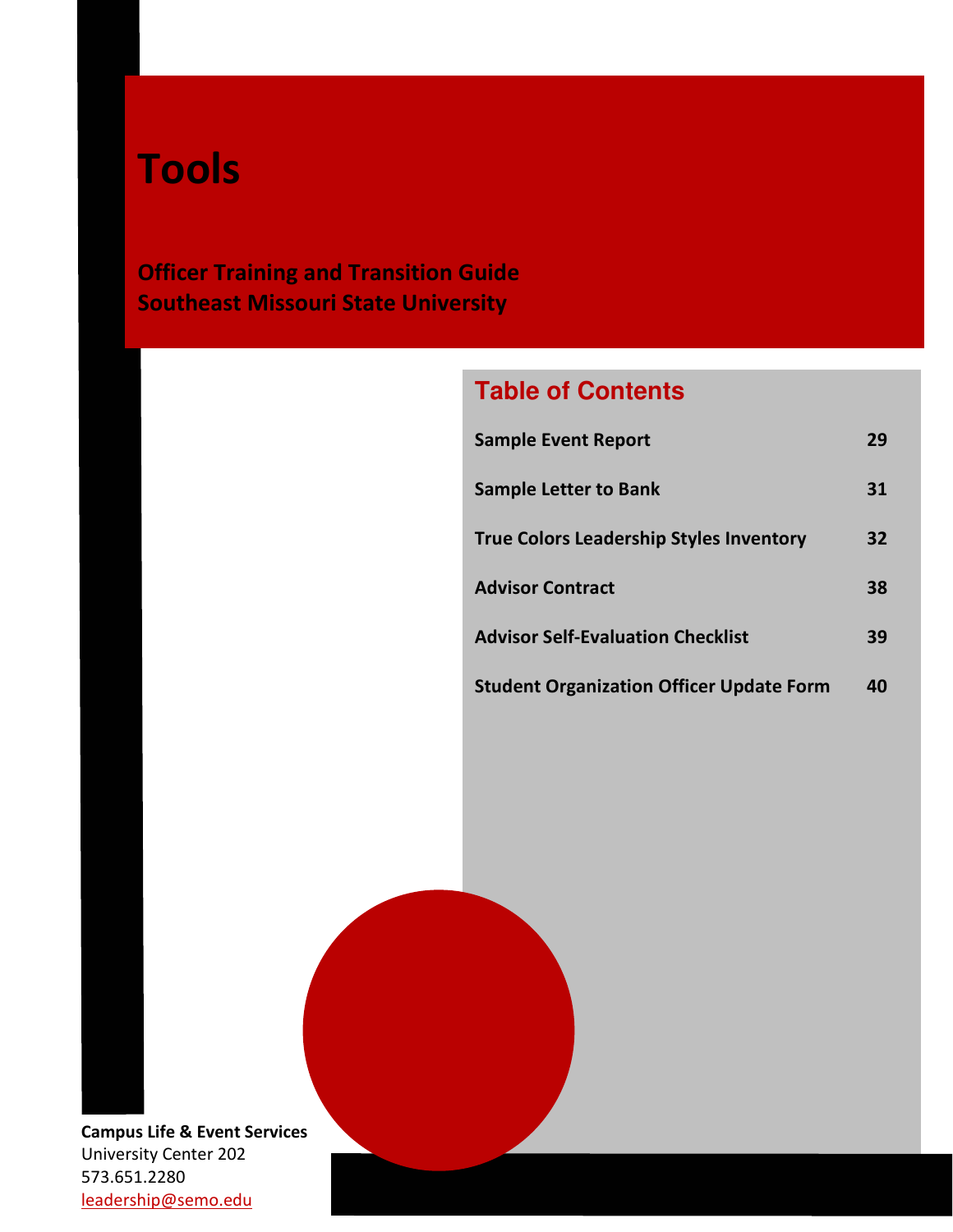# **Sample Event Report**

 This document is available for your use to help you evaluate the success of an event and plan for future events.

|                           | <b>Co-sponsors</b> Student Government D.I.C.E. Other:   |  |  |
|---------------------------|---------------------------------------------------------|--|--|
| <b>Attendance</b>         |                                                         |  |  |
|                           | Cost ___________________________________(attach budget) |  |  |
|                           |                                                         |  |  |
| <b>Purpose of Program</b> |                                                         |  |  |

Description of Event

#### SWOT Analysis

 What are the strengths and weaknesses of the event? What are the opportunities you had and what were the threats to your success?

| <b>Strengths</b>     | Weaknesses     |
|----------------------|----------------|
|                      |                |
|                      |                |
|                      |                |
|                      |                |
|                      |                |
|                      |                |
|                      |                |
|                      |                |
| <b>Opportunities</b> | <b>Threats</b> |
|                      |                |
|                      |                |
|                      |                |
|                      |                |
|                      |                |
|                      |                |
|                      |                |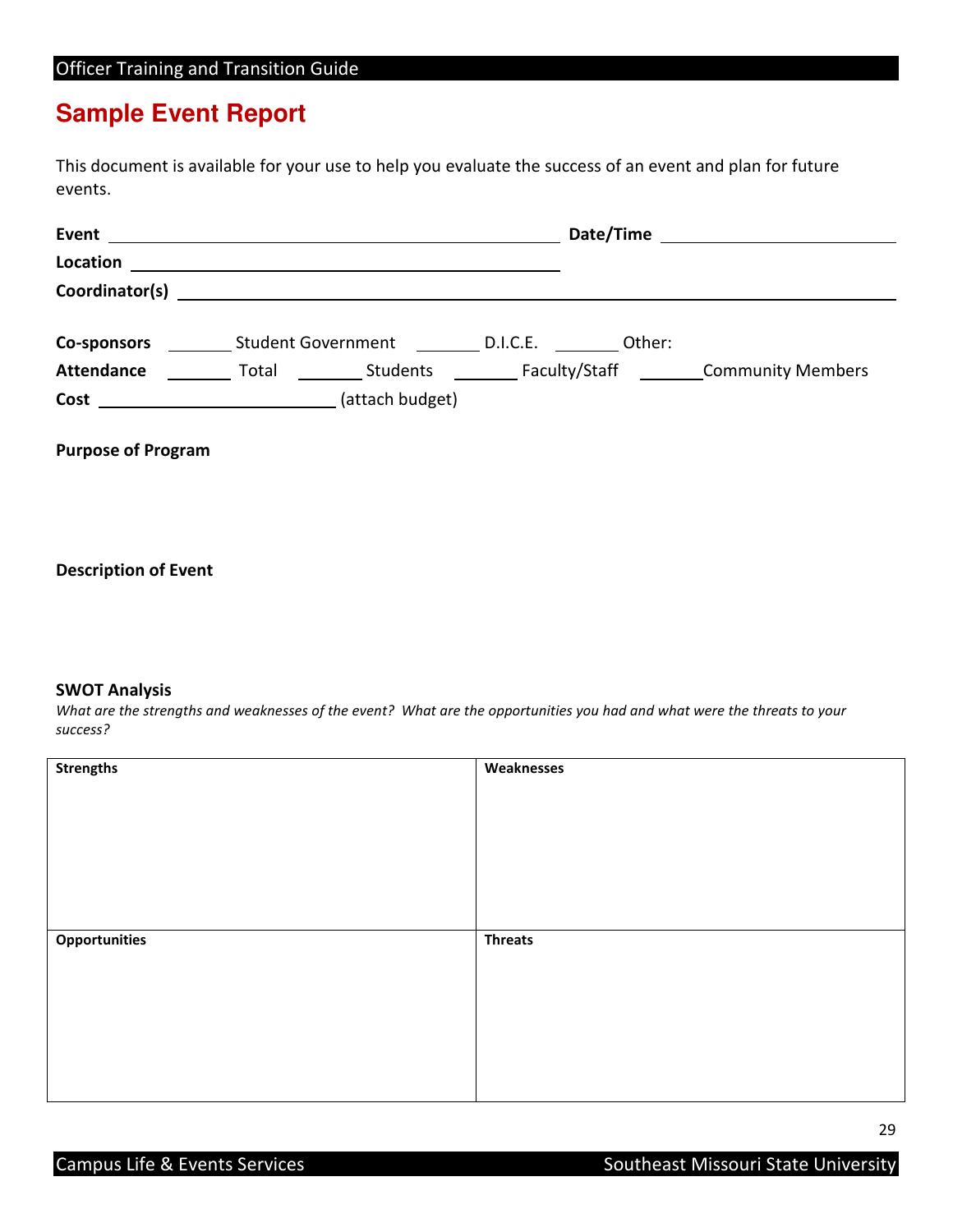# **Sample Event Report, cont.**

 How does the program enhance the academic environment of Southeast Missouri State University? Keep in mind: faculty involvement, intellectual peer dialogues, academic support services, and academic wellness

 How does this program enhance the general social environment of Southeast Missouri State University? Keep in mind: community expectations, community development, peer to peer connections, etc.

 How is this program inclusive of all members of Southeast Missouri State University? Keep in mind: issues related to gender, religion, race/ethnicity, ability, class, and sexuality

How do you feel this event went? What would you do differently?

How did you utilize your co-sponsors in this event?

Would you recommend this event to next year's event coordinator? Why?

Additional comments

Adapted from ACPA Commission for Student Involvement. (2005). Advisor Manual[. Retrieved June 20, 2009, from http://www.myacpa.org/comm/student/](https://Manual.RetrievedJune20,2009,fromhttp://www.myacpa.org/comm/student) documents/acpaadvisormanual.pdf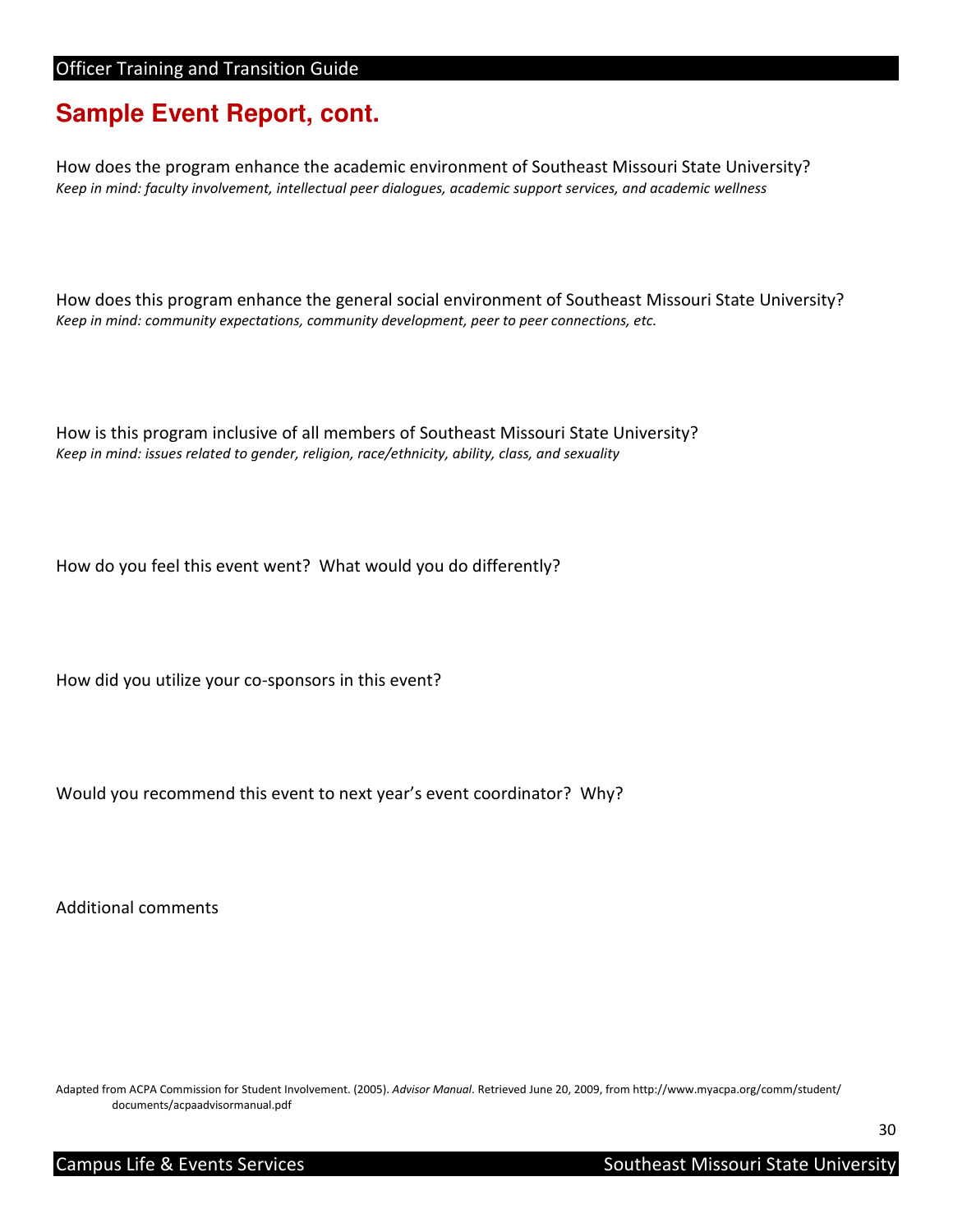# **Sample Letter to Bank**

Date

 Name of bank Street address City, State, ZIP Code

Re: Request to change name on account number

Dear Sir or Madam:

I am a customer with bank name. My account (or accounts if you have several) is under: Full name. However, our organization has recently changed officers and the new officer name is: Full name. Full name.<br>This letter is my formal request that you change your records of the account listed below to

 reflect the new officer information. Below, I have listed the pertinent information you can use to update the bank account records:

| Old Officer information       | New Officer information       |
|-------------------------------|-------------------------------|
| Full name                     | New name                      |
| <b>Social Security number</b> | <b>Social Security number</b> |
| Account type                  | <b>Account type</b>           |
| Account number                | Account number                |
| Old mailing address           | New mailing address           |
| City, State and ZIP Code      | City, State and ZIP Code      |

 In addition to changing the information on my accounts, please issue our organization with new checks with the new officer information and a new ATM card (if applicable).

 If you have any questions about these changes, you can contact me by using the information below.

Thank you for your prompt attention to my request.

 Your Signature Your Typed Name Your Address City, State and ZIP Code Phone number E-mail address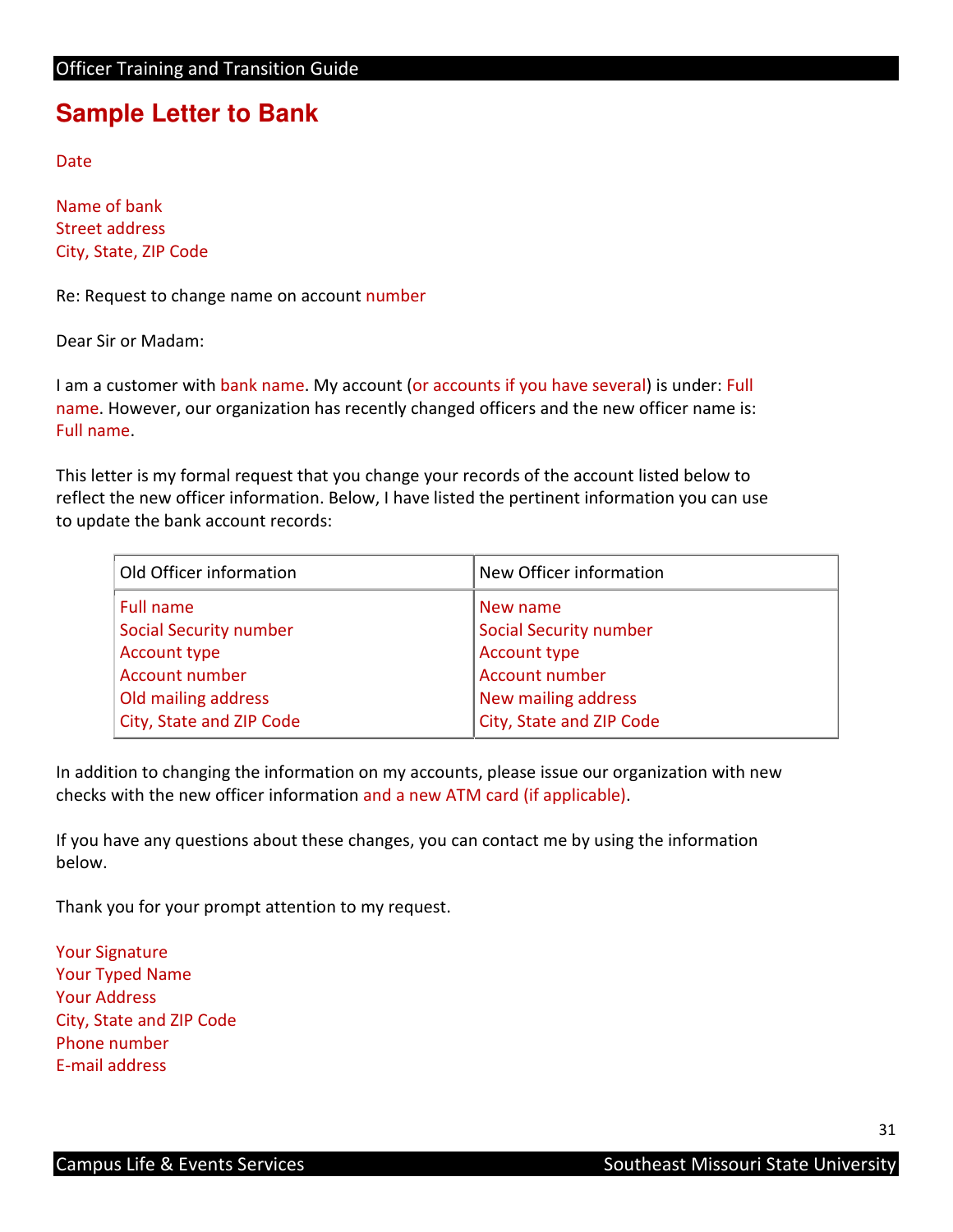# **True Colors Leadership Styles Inventory**

True Colors can serve as a useful guide to help members of the executive board learn about one another's leadership style. With this information, the group can identify which officers have strengths in specific areas. It can also help to know this information to mediate conflict.

 If your organization requires assistance using this inventory, please contact the Coordinator for Leadership Development [\(UC 202, 573.651.2280, leadership@semo.edu](mailto:UC202,573.651.2280,leadership@semo.edu)).

# **True Colors Indicator**

 In this exercise, six words have been supplied in each box. Compare all four boxes in each row, ranking each set of words from 4 to 1. In the space provided, score from the following: 4 – most like you, 3 – a lot like you, 2 – somewhat like you, 1 – least like you.

Please select the word groupings based on your natural tendency, not what you are capable of doing if asked. This should reflect who you are naturally, not who you would like to be. DO NOT analyze each word; just get a sense of each box.



32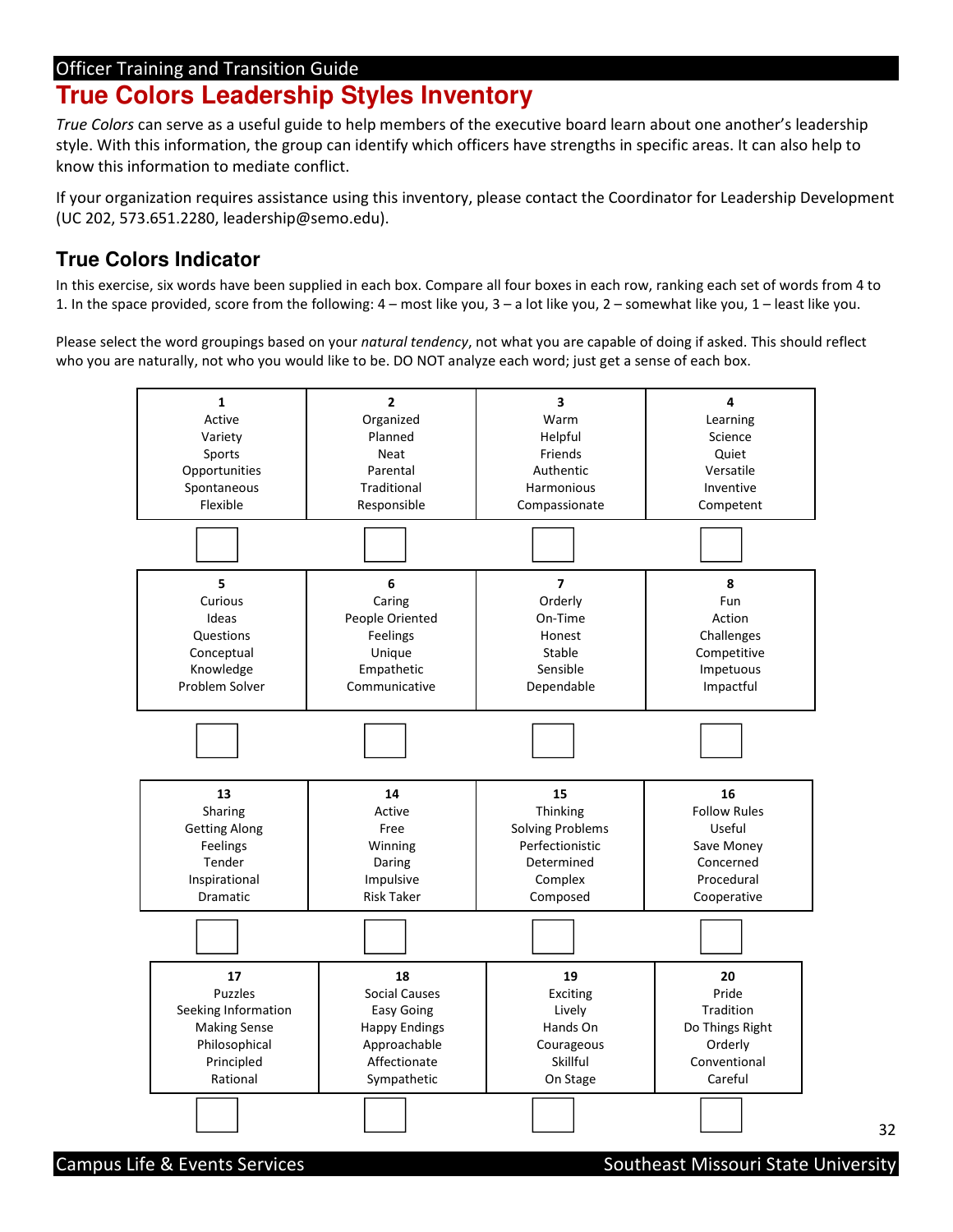# **True Color Score Sheet**

 Complete the True Color Score Sheet on the previous page. Write your scores in the corresponding spaces below. Add each row and put the total in the boxes at the right.

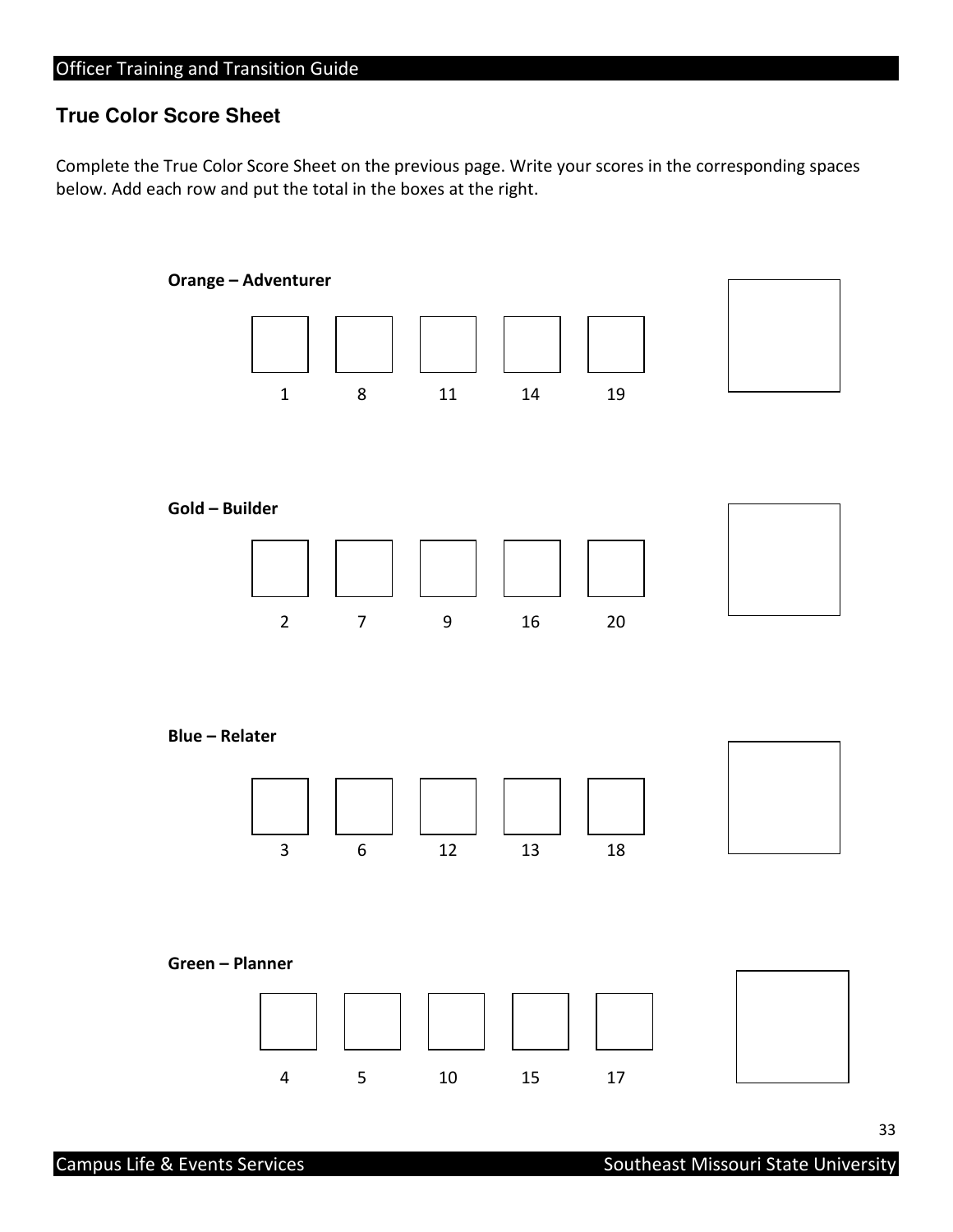# TRUE COLORS

Some general descriptions for each color based on aspects of life

| <b>AREA OF LIFE</b>            | <b>BLUE</b>             | <b>GREEN</b>               | <b>GOLD</b>            | <b>ORANGE</b>            |
|--------------------------------|-------------------------|----------------------------|------------------------|--------------------------|
| core need                      | self-actualization      | competency                 | social belonging       | freedom                  |
| overall mood                   | enthusiasm              | cool, calm, collected      | concerned              | excitable                |
| trusts                         | imagination             | logic, consistency         | authority              | chance                   |
| takes pride in.                | empathy                 | competence                 | dependability          | impact                   |
| in management                  | the catalyst            | the visionary              | the traditionalist     | the<br>troubleshooter    |
| Perception                     | significance            | categorical                | discrepancy            | harmonics                |
| supports, fosters              | growth                  | invention                  | institutions           | recreation               |
| <b>Virtue</b>                  | loyalty                 | strength,<br>determination | generosity             | courage                  |
| stressed by                    | feeling artificial      | inadequate                 | rejection              | restrictions<br>rigidity |
| strive for, seeks              | love                    | insight                    | jurisdiction           | freedom                  |
| at work                        | a catalyst              | pragmatic                  | procedural             | varied                   |
| esteemed by                    | helping people          | finding insights           | being of service       | being resourceful        |
| wants to be<br>appreciated for | unique<br>contributions | their ideas                | accuracy, thoroughness | cleverness               |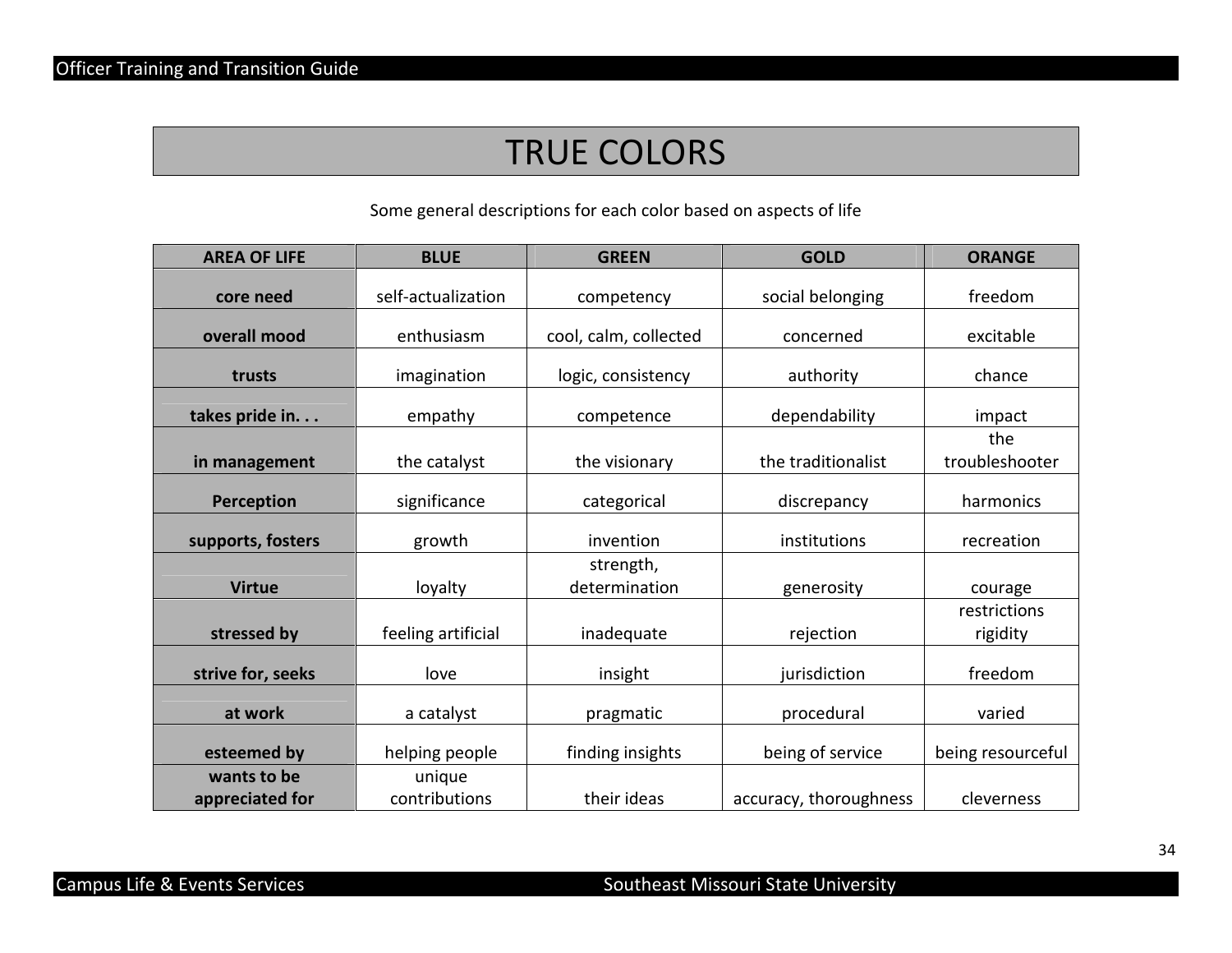# Orange Temperament Group

### **Contributions**

- **Troubleshooter**
- п Quick response during crisis
- $\blacksquare$ Negotiates compromises
- $\blacksquare$ Initiates change
- $\blacksquare$ Accomplishes mission in spite of the rules or culture

### Leadership Style

- $\blacksquare$ Expects quick action and results
- п Persuades others, often assertively
- $\blacksquare$ Leads with energy and enthusiasm
- $\blacksquare$ Uses humor to ease through situations
- п Enjoys initial applications and start-up phases

## Preferred Work Environment

- $\blacksquare$  Flexible, un-bureaucratic, does not always believe in following rules
- $\blacksquare$ Rewards risk taking
- П Relaxed, casual
- $\blacksquare$ Lively, humorous
- п Working with burst of energy after periods of little activity
- $\blacksquare$ People intensive

# Blind Spots

- $\blacksquare$ May not think before leaping
- п May rely on improvising rather than thoughtful planning
- $\blacksquare$ May overlook relevant details
- $\blacksquare$ May procrastinate
- $\blacksquare$ May appear blunt and insensitive

# Green Temperament Group

## **Contributions**

- Vision for the future mission of the organization
- Has the latest information
- Logical and analytical problem solving skills
- $\blacksquare$ May have talent for technical applications
- $\blacksquare$ May predict future organizational trends

# Leadership Style

- $\blacksquare$ Prefers to lead autonomously and lead independent people
- Conceptually based
- Will re-organize when necessary
- $\blacksquare$  Relates to others based on level of expertise, rather than level of position
- $\blacksquare$ Respects information, data

# Preferred Work Environment

- ٠, Independent thinkers focused on complex problems
- Private, with time for much reflection
- $\blacksquare$ Conceptual orientation
- Not restrained by rules or convention
- Flexible, unstructured, un-bureaucratic
- $\blacksquare$ Focus on information relating to the future

## Blind Spots

- May be too abstract and theoretical
- $\blacksquare$ May omit details when disinterested
- $\blacksquare$ May appear indecisive and non-directed
- Critical analysis applied to coworkers may appear impersonal
- ٠ Teamwork and harmony may be deemed unnecessary

35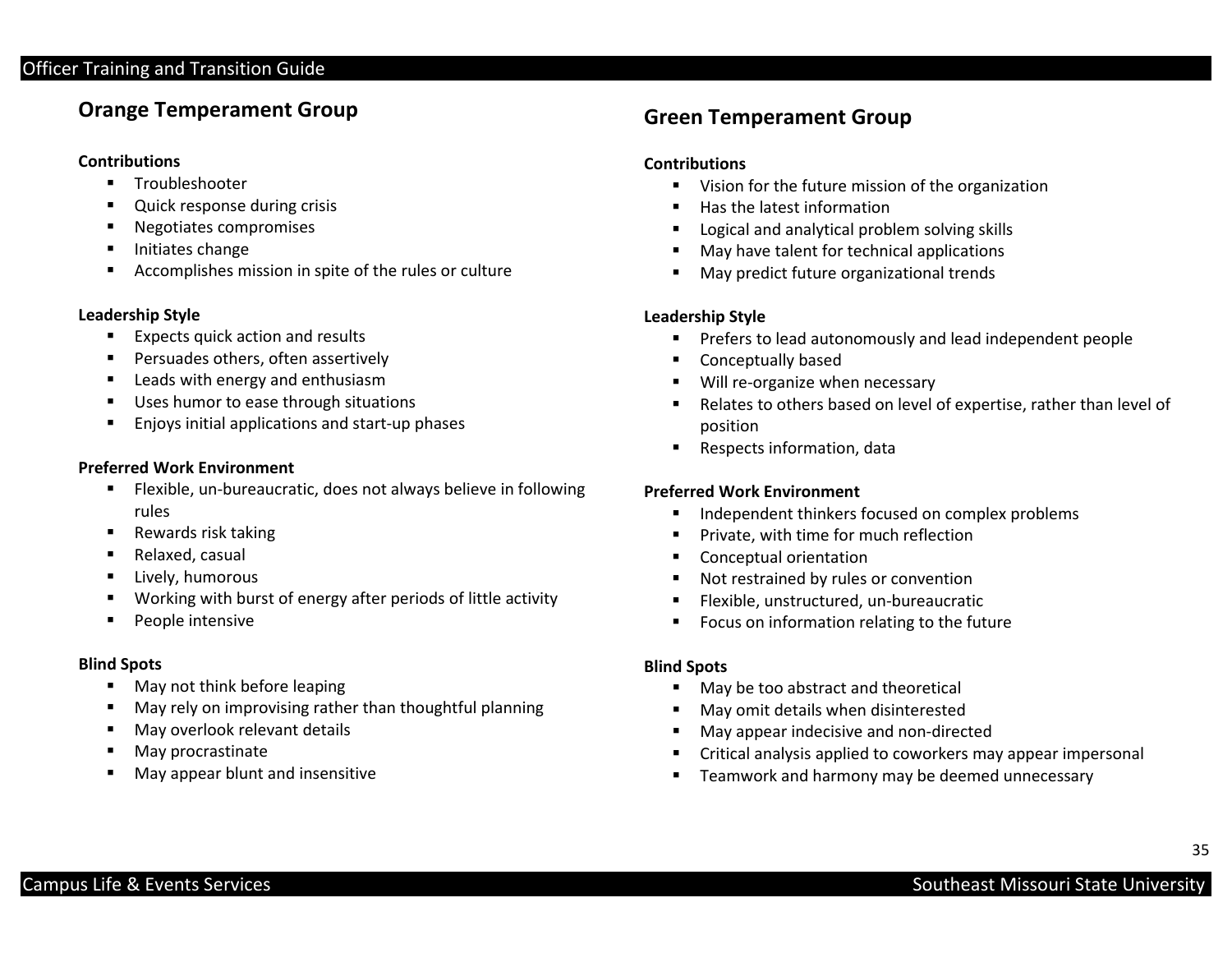# Blue Temperament Group

# **Contributions**

- **People-centered**
- $\blacksquare$ Accepts and deals with people as they are
- $\blacksquare$ Connects people with others and resources
- $\blacksquare$ Works for organizational value system
- $\blacksquare$ Motivational
- $\blacksquare$ Natural for customer service

# Leadership Style

- $\blacksquare$ Participatory
- Responsive to others' needs
- ٠ People come first in the organization
- Е More likely to praise and reward, rather than criticize
- $\blacksquare$ Natural facilitators
- $\blacksquare$ Cooperates and collaborates, rather than competes

# Preferred Work Environment

- $\blacksquare$ Friendly
- $\blacksquare$ Conscientious, cooperative staff oriented toward helping
- $\blacksquare$ Where individuals are actualized
- в **Harmonious**
- $\blacksquare$ Sensitive to needs of staff and clientele
- $\blacksquare$ Appreciated of contributions

# Blind Spots

- п May avoid conflicts
- $\blacksquare$ May deny own priorities in deference to other's needs
- п May be too trusting of other's motives
- $\blacksquare$ May idealize the mission
- п May withdraw when hurt

# Gold Temperament Group

# **Contributions**

- Works steadily to accomplishment by deadline
- Honors commitments
- $\blacksquare$ Routine-oriented and details
- Works well within hierarchical, formalized structure
- Works well with factual information

# Leadership Style

- **Traditional leaders who respect hierarchy**
- Details are important
- "Practical results" are important to gold leaders
- Values those who follow the rules
- Expects others to comply with goals, structure, rules

# Preferred Work Environment

- Organized, planned, task-oriented
- **Calm and quiet**
- Sense of security is important
- $\blacksquare$ Steady pace with no success
- Formal

# Blind Spots

- $\blacksquare$ Flexibility not usually valued
- May be pessimistic about the future that is not mapped out
- $\mathbf{E}^{\text{max}}$ Change
- Expect others to conform to the rules
- $\blacksquare$ Day-to-day may take priority over long term plan
- $\blacksquare$ May assume they know what is best for others or the organization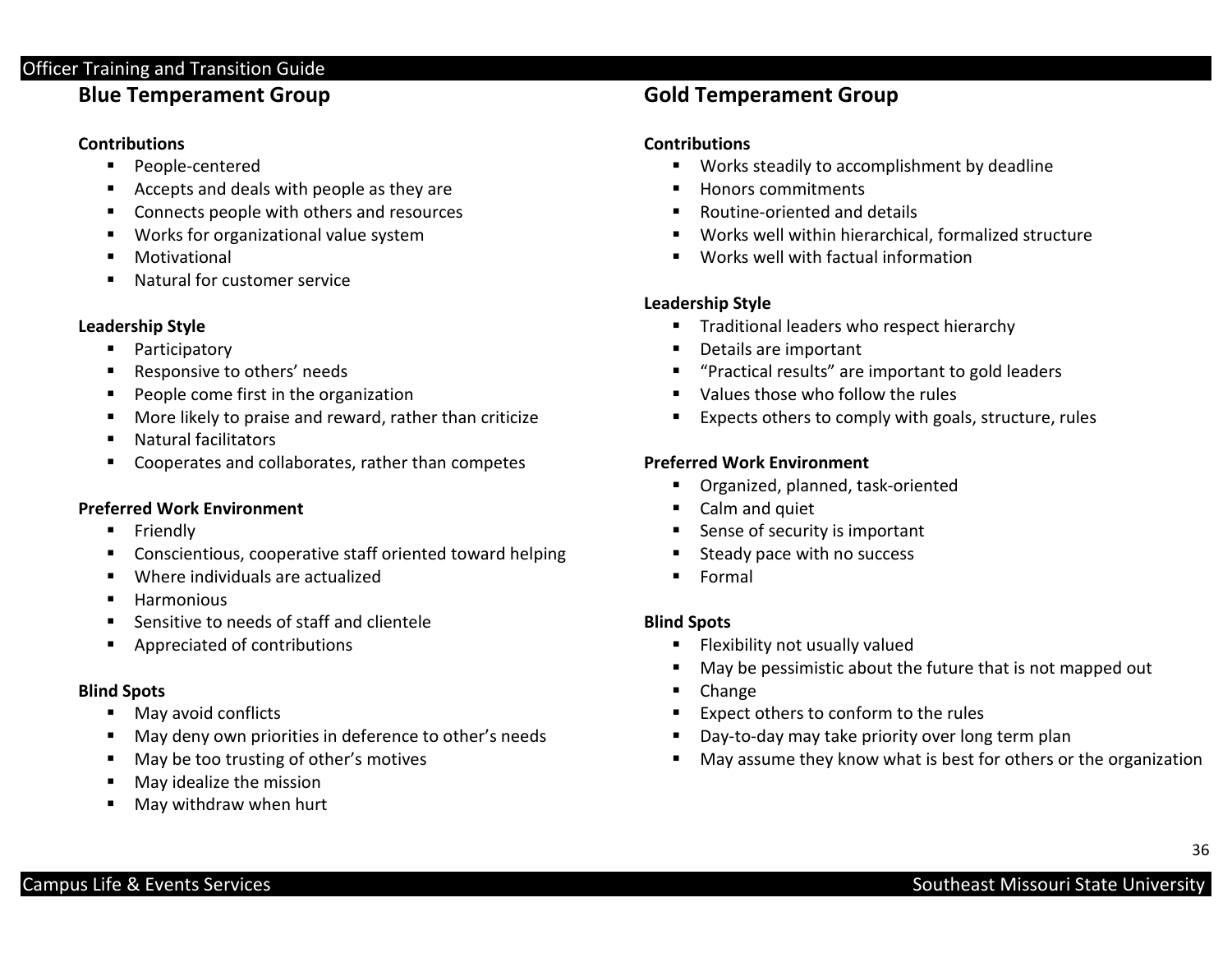# GREEN

 I seek knowledge and understanding. Analytical...Global...Conceptual… I live life by my own standards. Cool...Calm…Collected… I need explanations and answers. Inventive...Logical...Perfectionist… I value intelligence, insight, fairness, and justice. Abstract...Hypothetical...Investigative… I am a natural non-conformist, a visionary, a problem solver.

# ORANGE

 I act on a moments notice. Witty…Charming… Spontaneous I consider life as a game, here and now. Impulsive…Generous… Impactful… I need fun, variety, stimulation, and excitement. Optimistic…Eager…Bold… I value integrity and unity in relationships. Physical…Immediate…Fraternal… I am a natural trouble-shooter, a performer, a competitor.

# BLUE

 I need to feel unique and authentic. Enthusiastic…Sympathetic…Personal. I look for meaning and significance in life. Warm…Communicative…Compassionate… I need to contribute, to encourage, and to care. Idealistic…spiritual…sincere… I value integrity and unity in relationships. Peaceful…Flexible…Imaginative… I am a natural romantic, a poet, a nurturer.

# GOLD

 I need to follow the rules and respect authority. Loyal…Dependable…Prepared… I have a strong sense of what is right and wrong in life. Thorough…Sensible…Punctual… I need to be useful and to belong. Faithful…Stable…Organized… I value home, family and tradition. Caring…Concerned…Concrete I am a natural preserver, a parent, a helper

37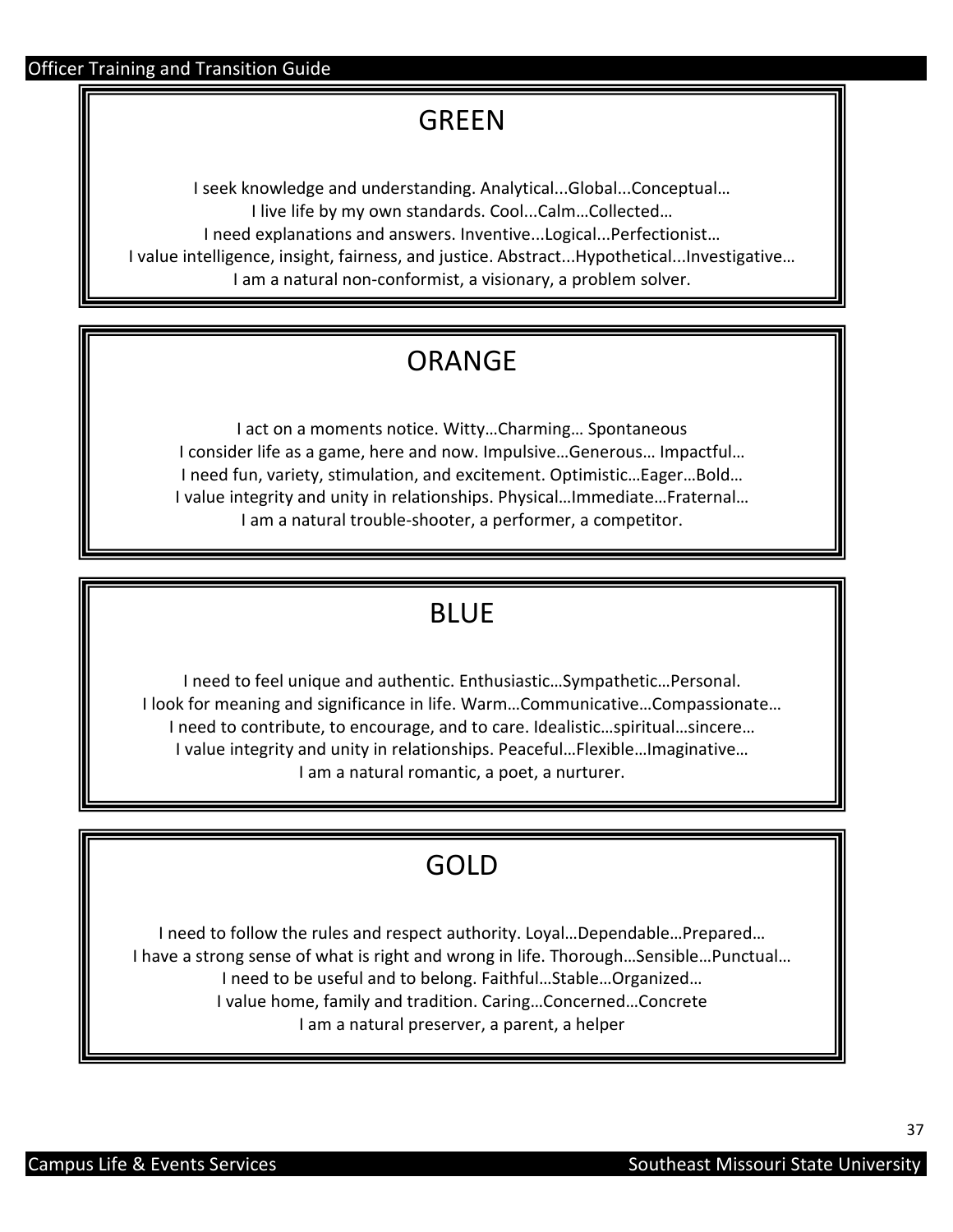# **Advisor Contract**

 Once you have decided to make the commitment to be a student organization advisor, you may want to complete an advisor contract to clarify the expectations and responsibilities of the role for the student organization and yourself.

# Sample Advisor Contract

 $\ddot{\phantom{0}}$ The members of \_\_\_\_\_\_\_\_\_\_\_(student organization name) request \_\_\_\_\_\_\_\_\_\_\_\_(advisor name) to serve as advisor of the organization for a period not to exceed \_\_\_\_\_\_\_\_\_\_\_\_ beginning \_\_\_\_\_\_\_\_\_\_ (start date).

Duties, responsibilities, and expectations of the position are as follows:

- A. List responsibilities and expectations of the advisor and organization
- B.
- C.

 Duties and responsibilities may be reconsidered at the request of the advisor, executive board members, or a majority vote of the membership in a regular meeting.

This contract is in effect for \_\_\_\_\_\_\_\_\_\_\_\_\_\_(period of time) and may be renewed each year thereafter upon the agreement of both parties.

| President/Chairperson's Signature |  | Date |
|-----------------------------------|--|------|
|-----------------------------------|--|------|

 I have met with the President of the above-named organization and discussed the duties and responsibilities of advisor as listed above. I agree to serve as advisor and will fulfill these duties and responsibilities to the best of my abilities.

| <b>Advisor Signature</b> | Date |
|--------------------------|------|
|--------------------------|------|

Adapted from:

ACPA Commission for Student Involvement. (2005). Advisor manual[. Retrieved June 20, 2009, from http://www.myacpa.org/comm/student/documents/acpaadvisormanual.pdf](https://manual.RetrievedJune20,2009,fromhttp://www.myacpa.org/comm/student/documents/acpaadvisormanual.pdf) Office of Leadership Development Programs at Eastern Washington University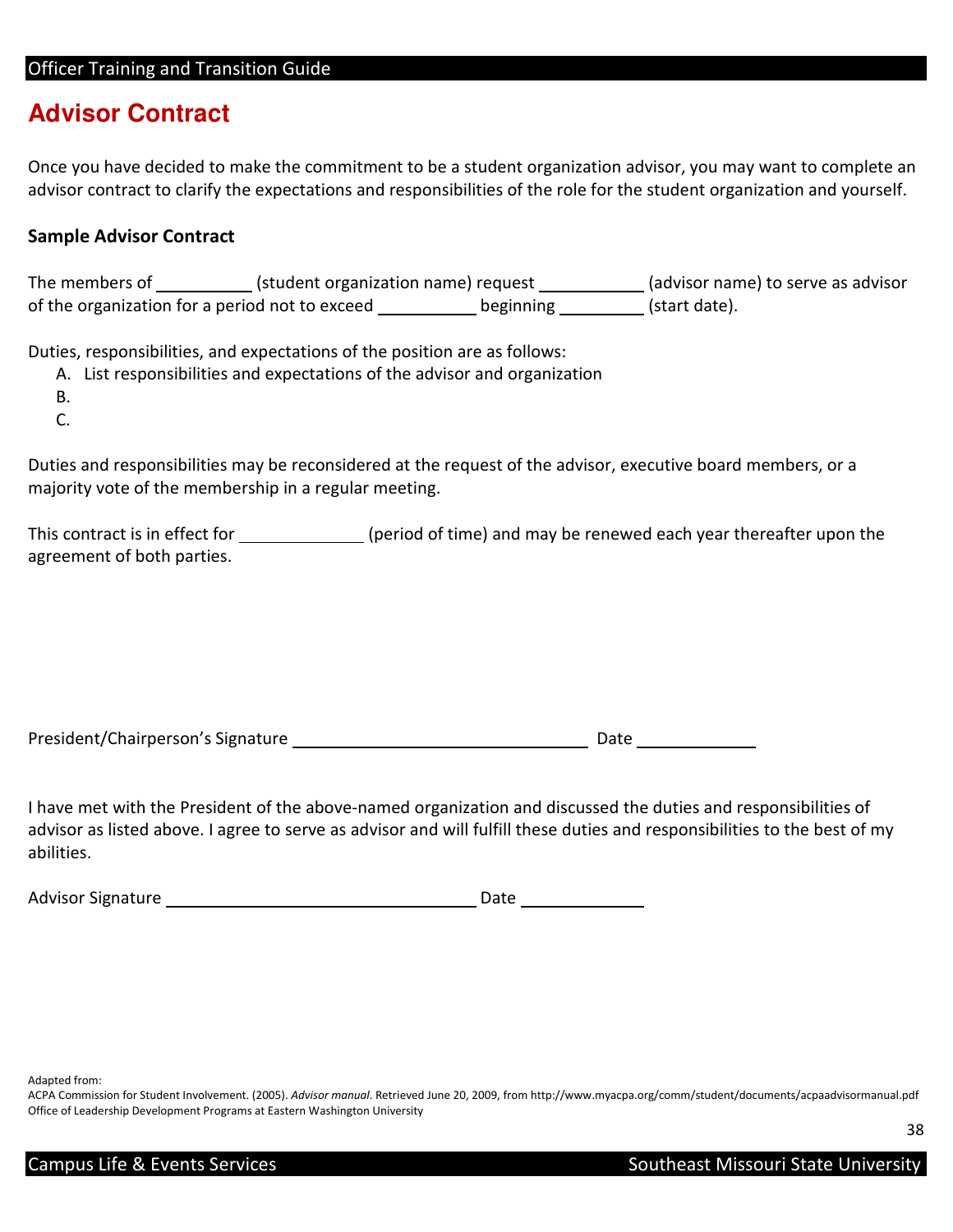# **Advisor Self-Evaluation Checklist**

This self-evaluation can help you to evaluate your success as a student organization advisor. It can be used to identify areas of strength and where improvement is possible.

|                                                                                 |                                                                  | $5$ – all of the time $4$ – most of the time $3$ – some of the time $2$ – almost never $1$ – never |  |  |  |  |
|---------------------------------------------------------------------------------|------------------------------------------------------------------|----------------------------------------------------------------------------------------------------|--|--|--|--|
| I understand the goals of the organization.                                     |                                                                  |                                                                                                    |  |  |  |  |
| I have read the groups constitution and by-laws.                                |                                                                  |                                                                                                    |  |  |  |  |
| I actively provide motivation and encouragement to members of the organization. |                                                                  |                                                                                                    |  |  |  |  |
| I am familiar with individual members of the organization.                      |                                                                  |                                                                                                    |  |  |  |  |
| I attend regularly scheduled executive board meetings.                          |                                                                  |                                                                                                    |  |  |  |  |
| I regularly schedule organizational meetings.                                   |                                                                  |                                                                                                    |  |  |  |  |
| I attend the organization's special events.                                     |                                                                  |                                                                                                    |  |  |  |  |
| I attend conferences with the organization's members.                           |                                                                  |                                                                                                    |  |  |  |  |
| I assist with the orientation and training of new officers.                     |                                                                  |                                                                                                    |  |  |  |  |
| I help to provide continuity for the organization.                              |                                                                  |                                                                                                    |  |  |  |  |
| I understand the principles of group development.                               |                                                                  |                                                                                                    |  |  |  |  |
| I understand how students grow and learn.                                       |                                                                  |                                                                                                    |  |  |  |  |
| I can identify what members have learned by participating in the organization.  |                                                                  |                                                                                                    |  |  |  |  |
| I understand the principles that lead to orderly meetings.                      |                                                                  |                                                                                                    |  |  |  |  |
| I address the negative behavior of members.                                     |                                                                  |                                                                                                    |  |  |  |  |
| I recommend and encourage without imposing my ideas and preferences.            |                                                                  |                                                                                                    |  |  |  |  |
| I monitor the organization's financial records.                                 |                                                                  |                                                                                                    |  |  |  |  |
| I understand the principles of good fundraising.                                |                                                                  |                                                                                                    |  |  |  |  |
| I understand how the issues of diversity affect the organization.               |                                                                  |                                                                                                    |  |  |  |  |
| I know the steps to follow in developing a program.                             |                                                                  |                                                                                                    |  |  |  |  |
| I know where to find assistance when I encounter problems I cannot solve.       |                                                                  |                                                                                                    |  |  |  |  |
|                                                                                 | I utilize the services provided by Campus Life & Event Services. |                                                                                                    |  |  |  |  |

Adapted from:

Adapted from:<br>ACPA Commission for Student Involvement. (2005)*. Advisor manual.* Retrieved June 20, 2009, from http://www.myacpa.org/comm/student/documents/ acpaadvisormanual.pdf

39